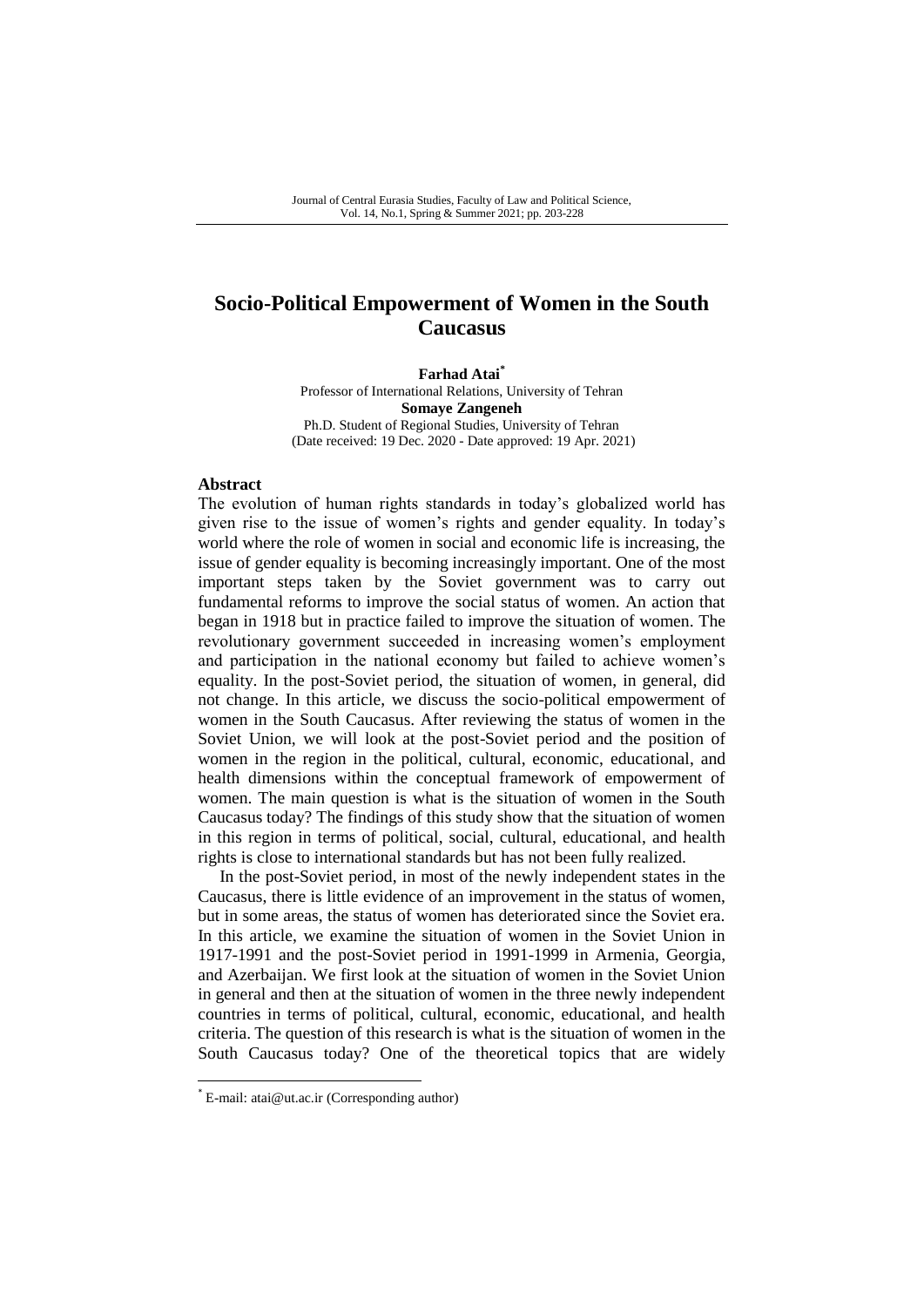considered and used today is the issue of women"s empowerment. The situation of women in the South Caucasus is examined in this article in the context of this discussion. Empowering women strengthens their social, economic, cultural, and political status. When women have income and financial security, they gain power and self-confidence. They create accessible economic growth by creating new jobs as well as expanding the talents and human resources available in a country. Employed women are the new drivers of sustainable growth in developing countries. The most important challenges for women"s empowerment are; Increasing access and control of resources, equal property rights, increasing political participation. This concept of women"s empowerment is rooted in the human empowerment approach, where individuals can make decisions about their area of function, where they can feel like a valuable part. We now turn to the situation of women in the South Caucasus, taking into account the various aspects of empowerment mentioned above.

In sum, the measures taken by the Soviet government were to ensure the real equality of women with men in society, in cultural life, and production. Social development in the Soviet Union aimed at building a classless society by increasing interest in the needs of every human being was concerned with the problems of personal well-being and cultural development. The protection of women, as a prominent factor in the Soviet government"s general social policy, was designed to integrate them into the socialist system, but that government failed to ensure gender equality. What happened in practice was the emphasis on using the productive labor force of women and raising the birth rate in the service of the increasing population for industrial development and strengthening the Soviet military. Gender equality and the promotion of a decent attitude towards women were not among the priorities of the Soviet political elite, as other goals such as political survival and rapid industrialization took precedence. Eventually, Gorbachev"s reform plans - the last attempt at the relative success of the Soviet system - failed. Women faced structural discrimination during the Soviet era. In the post-Soviet period, the transition from a totalitarian government to a democratic and free-market government worsened the situation of women in the South Caucasus. Today, there is no national policy to address the situation of women. The government has not attempted to change this situation because it sees gender equality as an issue that was addressed during the Soviet era. Lack of effective mechanisms to ensure the proper implementation of laws leads to discrimination against women in all areas. Although men and women are equal in the Constitution of the Republic of Azerbaijan, Armenia, and Georgia, there are no strong mechanisms for achieving this in the daily life of Armenian society. Women in the South Caucasus have little activity in the economy or politics. Women"s participation in politics is limited due to social and economic pressures including childcare, lack of financial resources, opportunities, and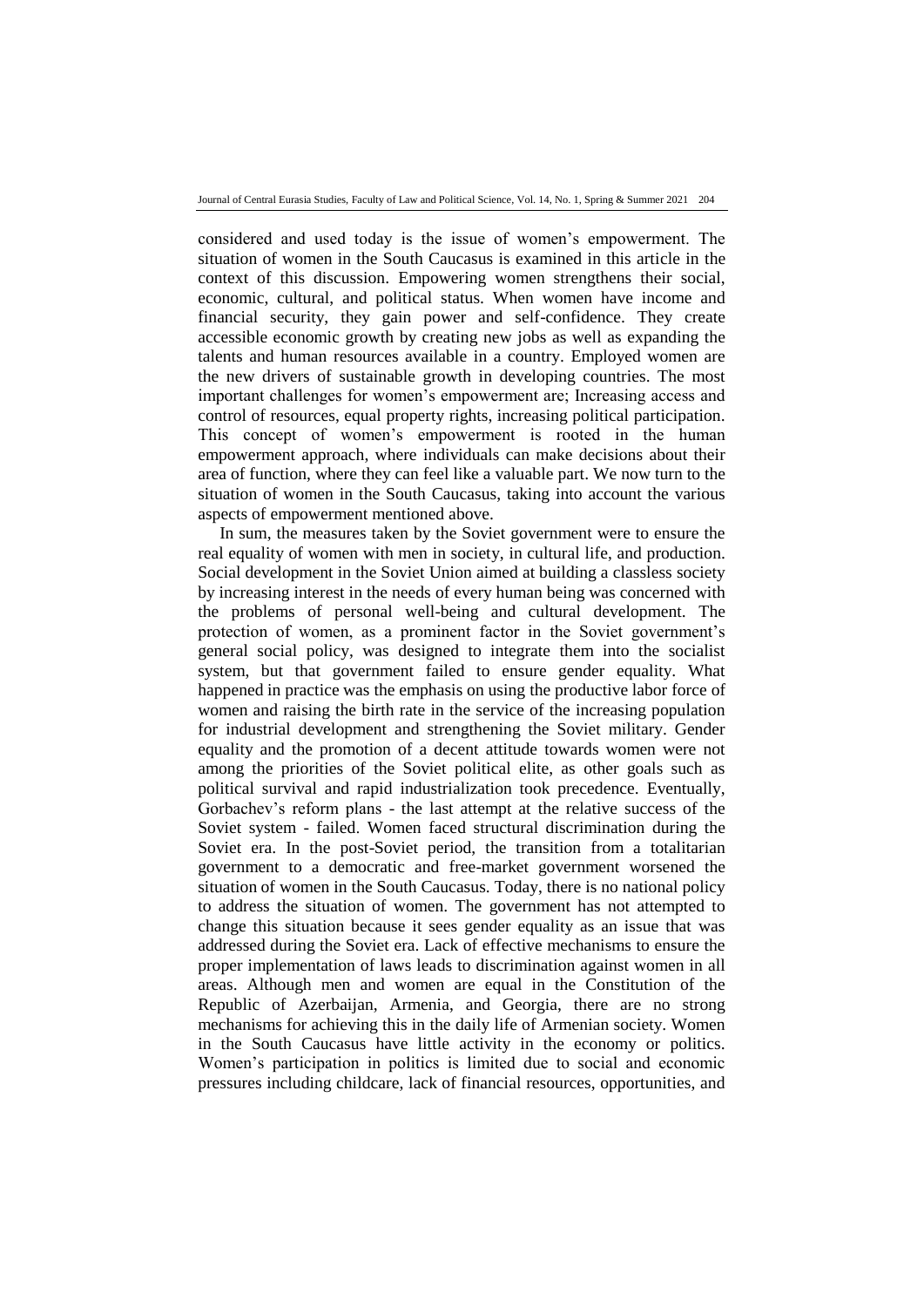Journal of Central Eurasia Studies, Faculty of Law and Political Science, Vol. 14, No. 1, Spring & Summer 2021 205

capacities. Traditionally, women have preferred social work to politics. In both countries there is a traditional view of the presence of women in society; A view that wants more women at home and away from social, cultural, and political activities. In general, in the post-Soviet period in the countries of the South Caucasus, to date, there is little evidence of the development of democracy and the improvement of the status of women, but in some areas, such as employment, the situation of women has worsened since the Soviet era. Improving the status of women requires political will, financial resources, a change in attitudes toward the status of women in society, a strong civil society, active political parties, and public awareness. This path has not yet been implemented in the south Caucasus, despite minor constitutional changes.

**Keywords:** Civil Liberties, Political Participation, Social Equality, South Caucasus, Soviet Union, Women"s Empowerment.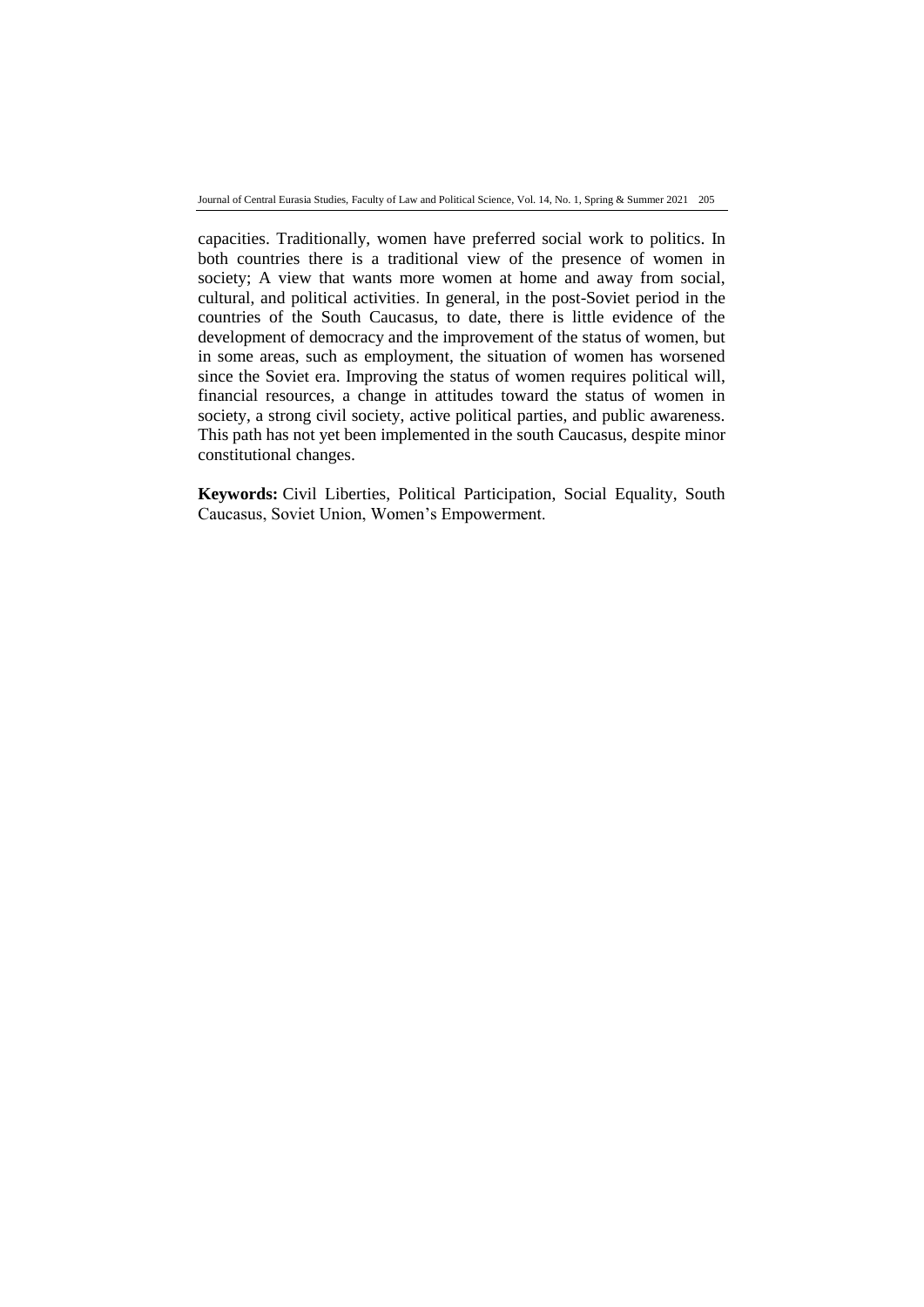**توانمندسازي سياسی- اجتماعی زنان در قفقاز جنوبیدر دورة 4 پساضوروي \* فرهاد عطایی** استاد روابط بين|لملل، دانشگاه تهران **سميه زنگنه** دانشجوی دکتری مطالعات منطقهای، دانشگاه تهران (تاريخ دريافت: ١٣٩٩/٠٩/٢٩ - تاريخ تصويب: ١٤٠٠/٠١/٣٠)

بستر و وضعیتی که جایگاه نسبی زنان با توجه به آنها سنجیده می شود، در بی ثبـاتی مـداوم اسـت. بـا وجود روند قدرتمند جهانی سازی و انتشار ایدههای حقوق بشر و برابری جنسیتی، مشکلات عظیمی در رابطه با نابرابری جنسیتی همچنان پابرجاست و مانع توسـعهٔ اجتمـاعی و اقتصـادی جوامـع مـی شـود. شايع ترين مسائل در رابطه با اين موضوع، خشونت عليه زنان، شكاف بين زن و مرد دربارهٔ زنان سراسر جهان است. تحول معیارهای حقوق بشر در دنیای جهانیشدهٔ امروز موجب شده است مسـئلهٔ حقـوق زنان و برابری جنسیتی اهمیتی ویژه بیابد. بنابراین در جهان امروز که نقش زنان در زندگی اجتمـاعی و اقتصادی رو به افزایش است، موضوع برابری جنسیتی اهمیت روزافزون میءیابد. یکی از اقدامهای مهم دولت اتحاد شوروى انجام اصلاحات بنيادى با هدف ارتقاى موقعيت اجتماعى زنان بود. اقدامى كـه از سال ۱۹۱۸ آغاز شد، اما در عمل نتوانست منجر به بهبود وضعیت زنان شود. دولت انقلابی در افـزایش اشتغال و مشاركت زنان در اقتصاد ملي موفـق بـود، امـا در تحقـق برابـرى زنـان ناكـام مانـد. در دورهٔ پساشوروی وضعیت زنان بهطور کلی تغییری نکرد. در این نوشتار به بررسی توانمنـدسـازی سیاسـی و اجتماعی زنان در قفقاز جنوبی در دورهٔ پساشوروی و تحلیل ابعاد حقوق سیاسـی، آمـوزش، اشـتغال و سلامت در چارچوب مبانی نظری توانمندسازی زنان به روش تطبیقی میپردازیم. پرسـش اصـلی ایــن است كه وضعيت زنان در قفقاز جنوبي در مقايسه با يكديگر چگونه است؟ يافتههاى اين نوشتار نشـان میدهد وضعیت زنان در این منطقه از نظر حقوق سیاسی، آموزش، اشتغال و سلامت به استانداردهای بین المللی نزدیک شده است، اما بهطور مطلوب تحقق نیافته است.

### **واشگان اصلی**

**چکيده**

آزادي مدني، اتحاد شوروي، برابري اجتماعي، توانمندسازي، قفقاز جنوبي، مشاركت سياسي.

E-mail: atai@ut.ac.ir َٛؿلٔ ٠سٙؿ٤ٛ٘\*

ا . این مقاله در قالب طرح پژوهشی با عنوان «وضعیت زنان در ارمنستان و گرجستان (۲۰۱۹–۱۹۹۱)» با پشــتیبانـ<sub>ه ،</sub> مالی مرکز مطالعات اوراسیای مرکزی دانشگاه تهران انجام شده است.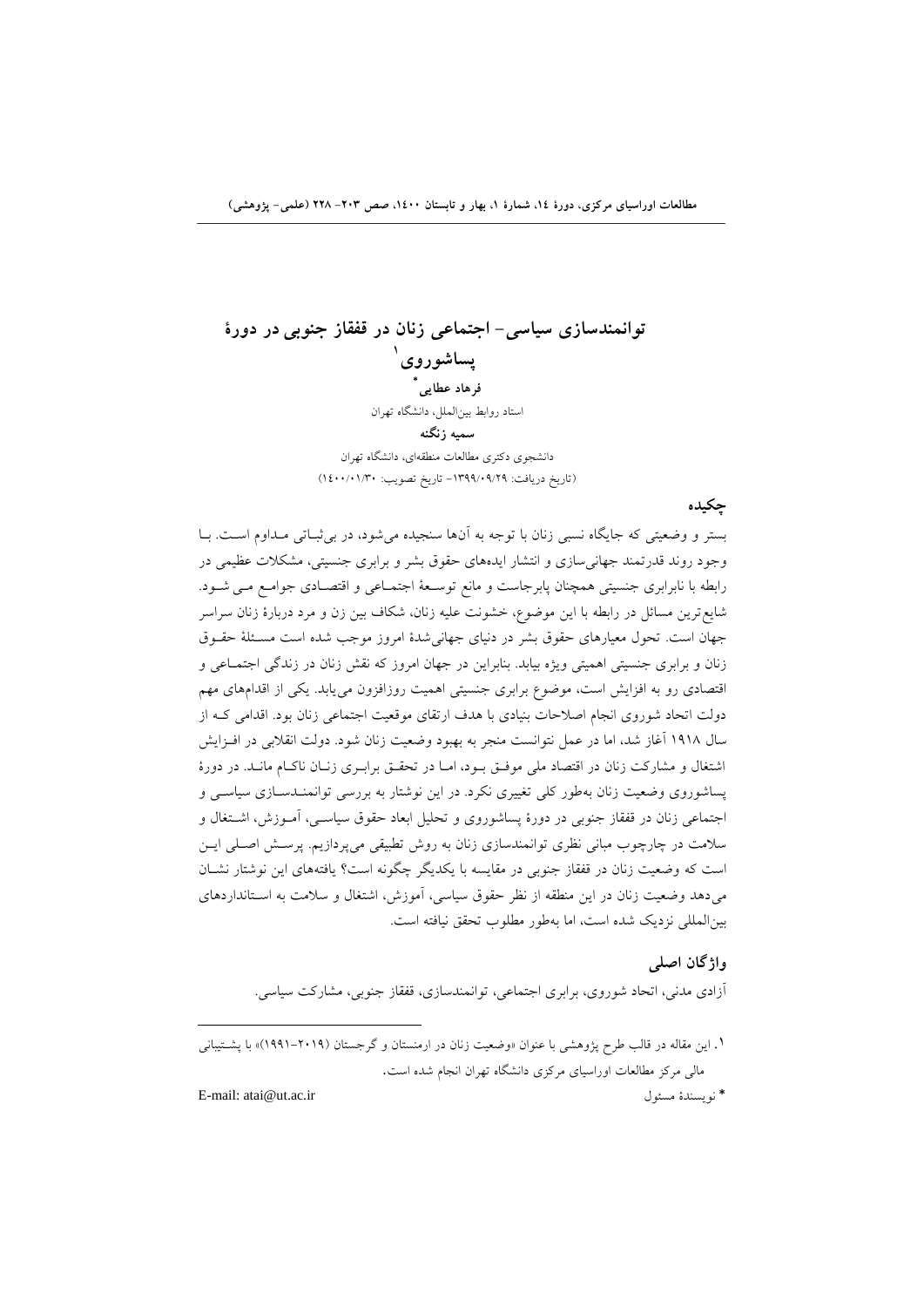#### **مقدمه**

ساختار خانواده و جايگاه زن در جامعهٔ انساني در طول تاريخ همواره بـا تغييـر و تحـول١هـاى گوناگونی در حوزههای مختلف زندگی همراه بوده است. آنچه بیش از هرچیز بر زن و خانواده تأثیرگذار بوده، ورود تفکر نوگرایی و رشد فزاینـدهٔ آن در فضـای زنـدگی فـردی و اجتمـاعی است. خانوادهٔ سالم بهعنوان نهادی برای پرورش، رشد و تکامل شخصـیت انسـان کارکردهـای مشخصی دارد ک عبـارتانـد از تربیـت، اقتصـاد و معیشـت، جنسـی و عـاطفی و اجتمـاعی .(Mohammadi and Jamali, 2015: 312)

نابرابریهای جنسیتی سرعت دستیابی کشورها به توسـعهٔ اقتصـادی را کنـد مـیکنـد. ایـن نابرابری ناشی از عاملهای اقتصادی و اجتماعی و فرهنگی است. تحولهای انقلابـی در اتحـاد شوروی فرصت و امید بسیاری برای آزادی زنان، اشتغال زنان، مشارکت سیاسی آنان و حمایت از مادران و کار در خانه ایجاد کرده بود؛ اما در عمل «مسئلهٔ زن» حـل نشـد و وضـعیت زنـان بهبود نيافت. تروتسكي از رهبران بانفوذ اتحاد شوروي مي گفت: «برابـري حقـوقي و سياسـي سادهترین بخش تغییر است، بلکه باید همهٔ عادتهـای مـا در عرصـهٔ خصوصـی و خـانوادگی تحول انقلابی پیدا کند. بدون تغییر بنیادی در کار خانگی نمی توانیم بهطور جدی از برابـری دو جنس در زندگی سیاسی و اجتماعی صحبت کنیم». در دوران استالین ادعـا شـد مسـئلهٔ زن در كشور شوراها حل شده است و سازمانهای مربوط به احقاق حقوق زنان را تعطیل کردنـد. امـا در دوران خروشچف ادعا شد كه مسئلهٔ زن حل نشده است و باید برای حل آن تلاش كرد. در دوران برژنف، آندروپف و چرننگو گفته می شد که مسئلهٔ زن حل شده است. سرانجام در دورهٔ گورباچف در پرتو آزادیهای بهدستآمدهٔ ناشی از اجرای گلاسنوست، حـل نشــدن مسـئلهٔ زن در اتحاد شوروى بهطور گسترده مطرح شد. در دوران كمونيسم، بايد هرگونـه تبعـيض نسـبت به زنان در فعالیتهای اجتماعی و انحصار آنها در مسائل خانواده از میان می رفت. مشــارکت زنان در دوران اتحاد شورو ی در بخشهای مختلف اجتمـاعی، اقتصـادی و سیاسـی بـالاترین میزان را در جهان داشت و به ۹۰ درصد كل زنان ايـن كشـور مـىرسـيد. بـر پايـهٔ دسـتورهاى حزب کمونیست، زنان برای عضویت در همهٔ سطحهای مجامع، نمایندگی سهمیههایی داشتند. در سالهای پایانی دورهٔ اتحـاد شـوروی اهمیـت اجـرای ایـن سیاسـت رو بـه کـاهش رفـت .(Koolaee and Kalbali, 2014: 326)

در دورهٔ پساشوروی هم در بیشتر جمهوریهای نواستقلال تا به امروز، شــواهد چنــدانی از بهبود وضعيت زنان ديده نمي شـود، حتـي در بعضـي زمينــههـا وضـعيت زنــان از دورهٔ اتحـاد شوروي بدتر شده است. در اين نوشتار توانمندسازي زنان در قفقاز جنوبي را در ابعـاد حقـوق سیاسی، آموزش، اشتغال و سلامت بهصورت تطبیقے در دورۂ پساشـوروی بررسـی مـیکنـیم. مطالعهٔ وضعیت زنان در قفقاز جنوبی را از این نظر انتخاب کردهایم که منـابع فارسـی و حتـی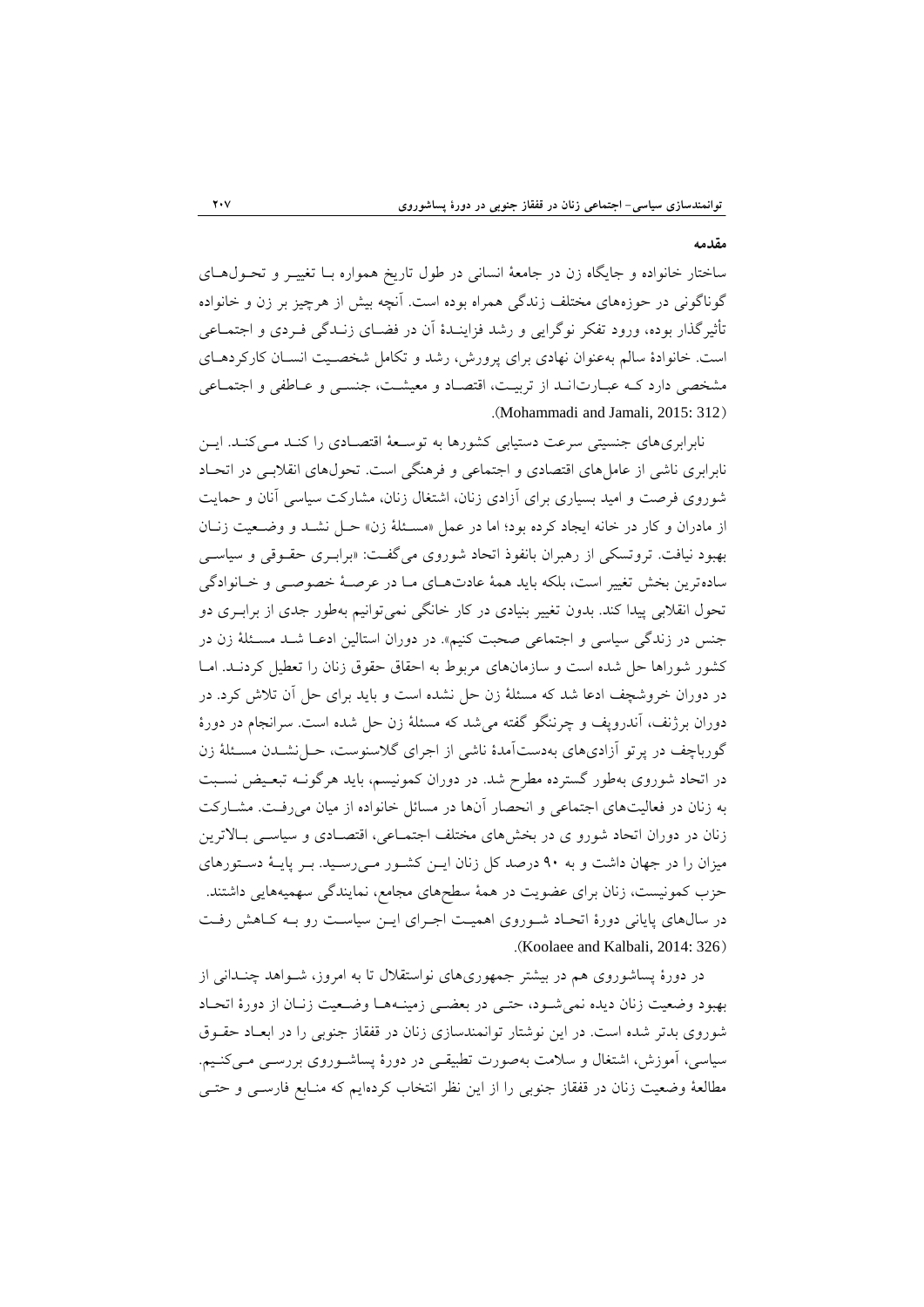خارجي كه وضعيت زنان اين منطقـه را بـهطـور مقايسـهاي بررسـي مـيكننـد تـاكنون وجـود نداشتهاند. از سویی این نوشتار میتواند در آینده بـرای مقایسـهٔ وضـعیت زنـان در ایـران نیـز استفاده شود. پرسش این نوشتار این است که وضعیت زنان در قفقاز جنوبی در مقایسه بـا هـم چگونه است؟ یکی از مباحث نظری که امروز بسـیار مـورد توجـه و اسـتفاده اسـت، موضـوع توانمندسازی زنان است. وضعیت زنان در قفقاز جنوبی در ایـن نوشـتار در چـارچوب همـین موضوع بررسي مي شود.

### **مبانی مفهومی توانمندسازي زنان**

از اوایل دههٔ ۱۹۷۰ توجه به نقش زنان در فراینـد توسـعه فزونـی گرفـت و موضـوع زنـان در توسعه، بخشی از نظریههای توسعه شد. نوسازی و توسعه دستاوردهای نامتعادلی برای مردان و زنان در كشورهاى درحال توسعه به همراه داشت. بهطورى كه مردان بهرهوران و زنان قربانيــان این فرایند بودند. درک این مسئله از سوی کارگزاران ملی و بینالمللی، توجه آنان را بـه نقـش زنان در توسعه معطوف کرد. در نتیجه، رهیافتهای مختلف برابری زنان و مردان را در فراینـد و نتايج توسعه مورد توجه قرار دادند و نظريههاى گوناگونى در اين حوزه ارائه شـد. از جملـه ايـن نظريــههــا نظريــهٔ رفــاهي، فقرزدايــي و توانمندســازي اســت. در ايــن نوشــتار از نظريــهٔ توانمندسازی زنان به عنوان چارچوب نظری استفاده که دهایـم، زیـرا دو نظریـهٔ دیگـر ماهیـت اقتصادی دارند؛ درحالی که هدف ما مطالعهٔ تطبیقی توانمندسازی سیاسی و اجتمـاعی زنـان در قفقاز جنوبی در ابعاد سیاسی، آموزشی، اشتغال و سلامت است.

نظريهٔ توانمندسازي زنان از سـوى سـارا لنـگ مطـرح شـد كـه زنـان را بـه كنتـرل بيشـتر جنبههای زندگی خویش تشویق می كنـد. مشـاركت مسـتقیم در حیـات اجتمـاعی جامعـه هـم بهعنوان نتايج و هم بهعنوان ابزار تواناسازي زنان توصيه مي شـود. بنـابر ايــن نظريــه، زنـان در دگرگونی مؤثر در فرایند توسعه از عناصر منفعل به بازیگرانی مستقل و توانا تبـدیل مـیشـوند .(De Lange and Mügge,  $2015: 62$ )

هدف نظريهٔ توانمندسازی زنان، افزايش قدرت آنان است و اين قدرت نه به معنای برتـری فردي بر فرد ديگر است، بلكه اتكا به قدرت دروني خود است. ايـن مسـئله بـهصـورت حـق انتخاب در زندگی و تأثیرگذاری بر انتخابها برای تغییرهایی از راه بهدستگرفتن کنترل منـابع مادی و غیرمادی است. در این نظریه فرایند برابری و تواناسازی پنج مرحلـه دارد: ١. رفIه، ٢. دسترسي، ٣. آگاهي، ٤. مشاركت، ٥. كنترل.

مرحلهٔ رفاه، زمانی که زنان برای ایجاد رفاه و ارتقای وضعیت خود در هر عرصه و زمینهای فعالیت کنند، درگیر فرایند توانمندسازی می شوند. برای نمونه، زمانی که زنان در عرصهٔ فعالیت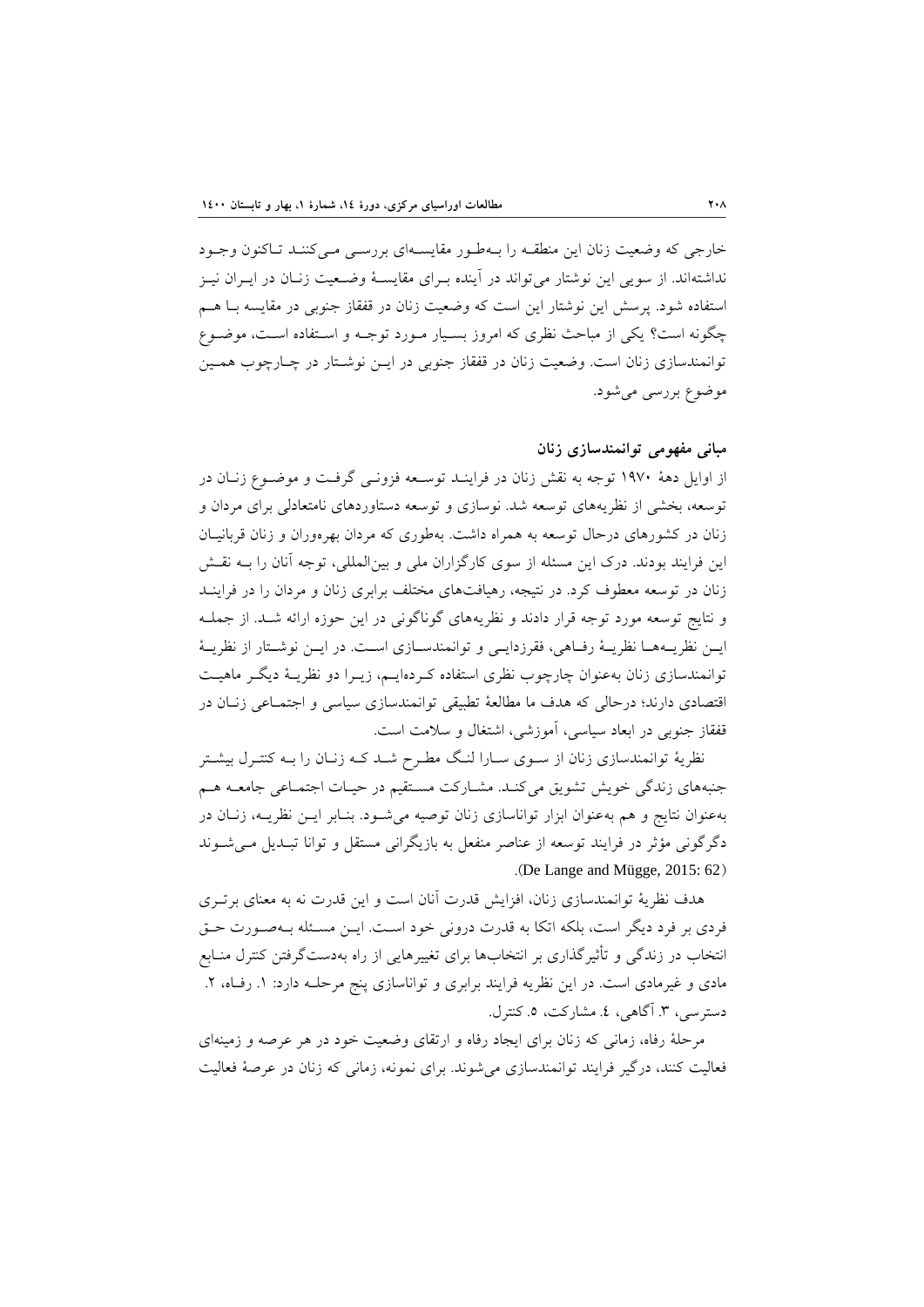سیاسی فرصت حضور می یابند و خود خواستار ورود به عرصهٔ فعالیت باشـند، درگیــر فراینــد توانمندسازی در عرصهٔ سیاسی و رفع نابرابری در این زمینـه میـان زنـان و مـردان مـیشـوند. منظور از دسترسی، دستیابی به منابع مهم و عالی اسـت. ایــن منــابع در عرصــهٔ سیاســی، منــابع قدرت است. اهمیت این مرحله از آن روست که بدون داشتن دسترسی به منـابع عـالی قــدرت سیاسی نمیتوان مشارکت سیاسی واقعی و همهجانبه را انتظار داشت. یعنی صرف فعـال بـودن در عرصهٔ قدرت به معنای دست یافتن به منابع عالی قدرت نیست. از ایسزرو توانمندسازی در این مرحله به معنای رسیدن به منابع مهم قدرت است. دسترسی نداشتن به منابع قدرت، یکی از نتايج تبعيض جنسيتي است. پس تلاش براي رفع تبعيضها در اين مرحله و رسـيدن زنــان بــه منابع قدرت (منابع در دسترس مردان) آنان را وارد مرحلهٔ دسترسی میکند. در مرحلهٔ آگـاهی، زنان درمیٍ یابند که میان فعالیتها و منابع در دسترس مـردان و زنـان تفـاوت آشـکاری وجـود دارد. توانمندسازی در این مرحله به معنای افزایش آگاهی زنـان در مـورد وضـعیت موجـود و همچنین ترسیم وضعیت مطلوب و راه سیدن به این وضعیت است. مرحلـهٔ مشـارکت، مرحلـهٔ ایجاد برابری میان زنان و مردان در همهٔ مراحل شناسایی مشکلات، نیازها و اجــرا و ارزشــیابی عملکرد است. در این مرحله، زنان سعی در مشارکت در همهٔ طرحهایی را دارند که بهنوعی از آن نفع میپرنـد. در ايـن مرحلـه، توانمندسـازي بـه معنـاي ايجـاد بسـترها و بـهكـارگرفتن سازوکارهایی برای سهولت ورود زنان به فراینـد فعالیـت و سـهولت در دسترسـی بـه منـابع و فرصتها و اعمال كنترل بر منابع است. مرحلـهٔ كنتـرل، مرحلـهٔ عـالى از مشـاركت اسـت كـه طبي اَن زنـان بـر نتـايج اعمـال قــدرت و مشــاركت خــود كنتـرل دارنــد. صـرف فعاليــت و دسترسی داشتن به وضعیت موجبود نمی توانید ببه معنیای ارتقیای مشیارکت باشید. بلک اعمال كنترل بر نتايج مشاركت و اعمال قدرت، عامـل نهادينـهكننـدة مشـاركت اسـت. در ايـن مرحله، توانمندسازی به معنای دستیابی زنـان بـه کنتـرل بیشـتر بـر نتـایج مشارکتشـان اسـت .(Pishgahi Fard and Others, 2014: 275-279)

در ادامه می کوشیم با توجه به نظریـهٔ توانمندسـازی زنـان و بـا اسـتفاده از اجـزای تحليـل آن يعني رفاه، دسترسي، آگاهي، مشـاركت و كنتـرل در قالـب شـاخص هـاي حقـوق سياسـي، اشتغال، آموزش و سلامت که مهمترین شاخص هـای توانمندسـازی زنـان بنـابر سـند توسـعهٔ پایدار سازمان ملل هستند (در هدف پنجم آن به مسئلهٔ توانمندسازی زنان اشـاره شـده اسـت)، موضوع «توانمندسازی سیاسی و اجتماعی زنان قفقاز جنوبی در دورهٔ پساشوروی»، را بررسـی كنيم.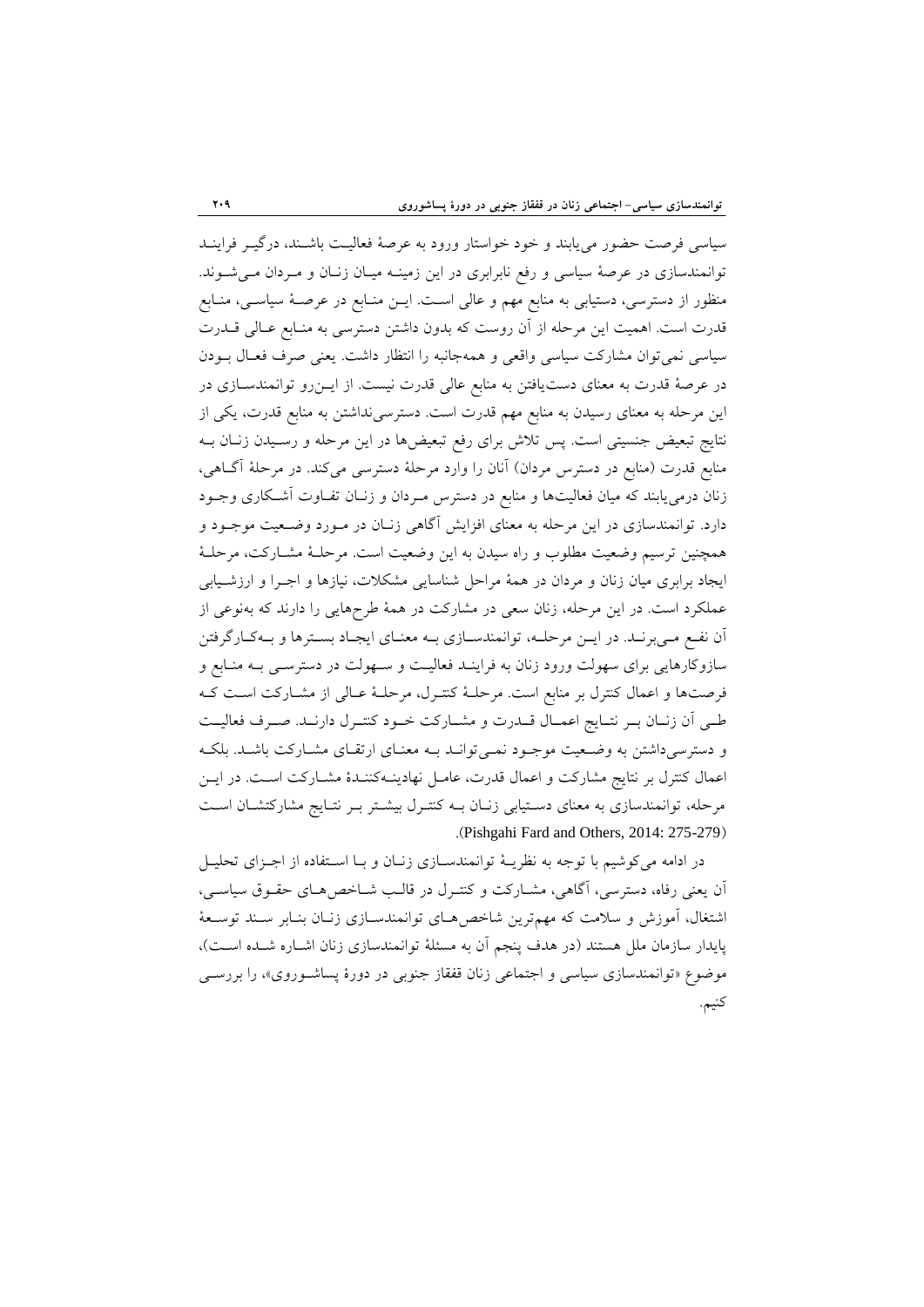# **پيطينۀ پصوهص**

أرمينه ايشكانيان` (٢٠٠٣) در مقالهٔ »انتقال جنسيتى: تأثير دوران انتقال پساشوروى بــر زنــان در آسیای مرکزی و قفقاز»، تأثیرهای انتقال سیاسی و اقتصادی بر زنان در جمهـوری۵هـای آسـیای مرکزی و قفقاز در دورهٔ پساشوروی را بررسی میکند. او تأثیر سیاستهای شوروی بر نقـش و روابط جنسیتی در زمینهسازی تحولهای پساشوروی را بیـان مـیکنـد. زنـدگی زنـان در ایـن کشورها در تأثیر منفی تحول های اقتصادی و سیاسی دوران گـذار قــرار گرفتــه اســت. میــراث گذشتهٔ مشترک شوروی و فقر گستردهٔ کنونی به این معنی است که زنـان در آسـیای مرکـزی و قفقاز بیشتر با مشکلات مشابهی روبهرو می شوند و در بعضی زمان هـا آن هـا راهبـرد مقابلـهای مشابهی پیدا کردهاند. بیشتر زنان در آسـیای مرکـزی و قفقـاز سـطح سـواد، تجربـه و آمـوزش حرفه ای و دانش بسیار بالایی در سطح جهان دارند. زنان عاملهای تغییر هستند و تحـولهـای دورهٔ گذار و جهانی شدن را در زندگی خود سازگار میکنند. این مقاله در مورد فعالیت زنان در دورهٔ پساشوروی آمارهای رسمی ارائه می دهد. از این جهت بسیار ارزشمند است، اما بیشتر ب جنبهٔ اقتصادی زندگی زنان در آسیای مرکزی و قفقاز تمرکز کرده است. نکتـهٔ مهـم در مـورد تفاوت این مقاله با مقالهٔ حاضر این است که نویسنده وضعیت زنان را بهطور کلی بررسی کرده است، ولی در این مقاله، وضعیت زنان در حـوزههـای موضـوعی جداگانـه بررسـی و مقایسـه شدهاند.

کینگا سزالکای<sup>۲</sup> (۲۰۱۹) در مقالهٔ «اتحاد شوروی استعمارگری فمینیست؟» به ایــن موضــوع می پردازد که اتحاد شوروی به عنوان یک قدرت استعماری، حاشیه نشـینی سـنتی زنـان را درک کرد. در ابتدا هدف خود را ایجاد جامعهای برابر برای زنان و مردان برای بازسازی جوامع سنتی اعلام کرد. در حالی که ابتکار عمل اتحاد شوروی کمک به رهایی و توانمندسازی زنان بود، اما آنها همچنین بهعنوان ابزاری مهم برای استعمار آسیای مرکزی و قفقاز خدمت کردنـد. هـدف مقاله، روشن ساختن این روند مغفول،مانده در اتحاد شوروی است. قدرت استعماری با اسـتفاده از ایدههای فمینیسمی- مارکسیستی برای تقویت قدرت خود در منطقـه بهـرهگرفتـهبـود. زنـان مجبور بودند به ارزشهای سنتی در خلوت عمل کرده و از ارزشهای شوروی در دید عمومی پیروی می کردند. به این ترتیب، بهجای رهایی و توانمندسازی زنـان بـین ارزش هـای سـنتی و اتحاد شوروی، خانه و دولت دچار تضاد شده بودند. تمرکز اصلی این مقاله روی سیاستهای دورهٔ اتحاد شوروی در مورد نقش زنان در جامعه است و به جنبههای منفی ایـن سیاسـتهـا پرداخته است. این مقاله در مورد وضعیت زنان در دورهٔ شـوروی اطلاعـات ارزشـمندی ارائـه میدهد و به صورت جداگانه مشاغل زنان و مـردان و درصـد مشاركتشـان را مشـخص كـرده

<sup>1.</sup> Armine Ishkanian

<sup>2.</sup> Kinga Szálkai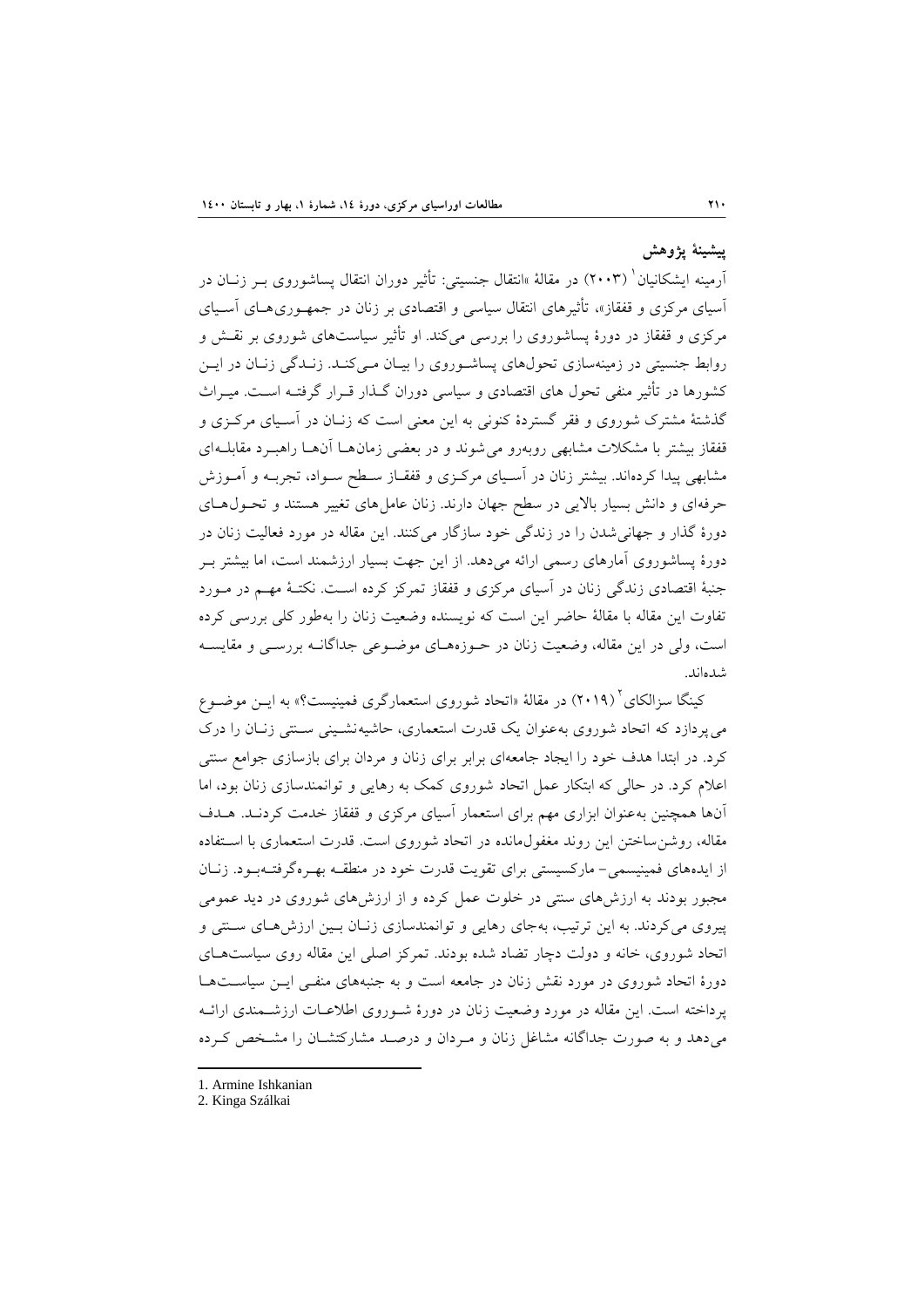است، اما بیشتر در نقد سیاستهای اتحاد شوروی است تا پرداختن به توانمندسـازی زنـان. در مقالهٔ حاضر، ما به وضعیت زنان با توجه به میراث دوران اتحاد شـوروی در دورهٔ پساشـوروی در منطقهٔ قفقاز جنوبی پرداختهایم. با این هدف که وضعیت امروز زنان در این منطقه را بررسی كنيم.

دنیز کاندیوتی (۲۰۰۷) در مقالهٔ «سیاستهای جنسیتی و تناقض شوروی: نه مسـتعمره، نــه مدرن» بحثهای علمی در مورد سیاستهـای اتحـاد شـوروی بـرای رهـایی زنـان در آسـیای مرکزی و قفقاز را به عنوان سلطهٔ استعمار، بهمنظور تلاش۵مای مدرن سازی یک کشور انقلابی یا ترکیبی از هر دو بررسی می کنـد. تنـاقض در عملیـات ترکیبـی و ضـد و نقـیض پدرسـالاری سوسیالیستی که حضور زنان را در عرصهٔ عمومی (از راه آمـوزش، کـار و نماینــدگی سیاســی) پشتيباني مي كند و مشروعيت مي بخشد با سياست اقتصادي متوقف مـي كنـد. بـهنظـر نويسـنده مقاله سیاستهای جنسیتی اتحاد شوروی در خدمت هدفهای ایدئولوژیک قرار داشت. تمرکز اصلي اين مقاله بر نقد سياستهاي جنسيتي دورهٔ اتحاد شوروي و اسـيبهـايي اسـت كـه بـه نقش و حقوق زنان در جامعه و خانواده وارد شد. این مقاله منبع ارزشمندی است به این دلیـل که سیاستهای جنسیتی اتحاد شوروی در مورد زنبان را در نظریـه و عمـل نقـد مـیکنـد و می تواند برای آگاهی از اقدام و عمل سیاستمداران شوروی در عرصهٔ اجتماعی و سیاسی مفید باشد. در مقالهٔ حاضر از این پیشـینهٔ پـژوهش بـرای مقایسـهٔ وضـعیت اشـتغال زنـان در دورهٔ شوروی و پساشوروی استفاده کردهایم.

مارتین مسپولت<sup>؟</sup> (٢٠٠٦) در مقالهٔ «زن در جامعهٔ شوروی»، وضعیت زنان در فعالیــتهــای سیاسی، اقتصادی و بهداشت و درمان را بررسی میکند. مشارکت زنبان در فعالیتهای اقتصادی، اجتماعی و سیاسی در روسیه از اواخر قرن نوزدهم افزایش مـی یابـد. بنـابراین او در این مقاله توضیح میدهد که سوسیالیسم برای زنان در اتحاد شوروی چه چیزهـای دیگـری بـه همراه داشت. آيا وضعيت آنها در جامعه دگرگون شد؟ آيا در روابط اجتماعي بين جنسيت در اتحاد شوروي ميان سال هاي ١٩١٧ تا ١٩٩١ تحولي ايجاد شده است؟ نويسنده استدلال مي كند پس از جنگ جهانی دوم در اتحاد شوروی فعالیت اقتصادی زنان بسیار زیاد و مشـارکت آنهـا در سیستم آموزش گسترده بود. او در این مقاله وضعیت زنان در دورهٔ اتحاد شوروی را در سه حوزهٔ سیاسی، اقتصادی و بهداشت بررسی می کند. آمارهای این مقاله برای درک بهتر وضـعیت زنبان در دورهٔ شـوروی بسـیار ارزشـمند اسـت. در ایـن مقالـه، مـا ایـن وضـعیت را در دورهٔ پساشوروی در منطقهٔ قفقاز جنوبی بررسی کردهایم که هم به میراث اتحاد شوروی پرداختهایــم و هم سیاستهای دولتهای پساشوروی در این کشورها را بیان کردهایم.

<sup>1.</sup> Deniz Kandiyoti

<sup>2.</sup> Martine Mespoulet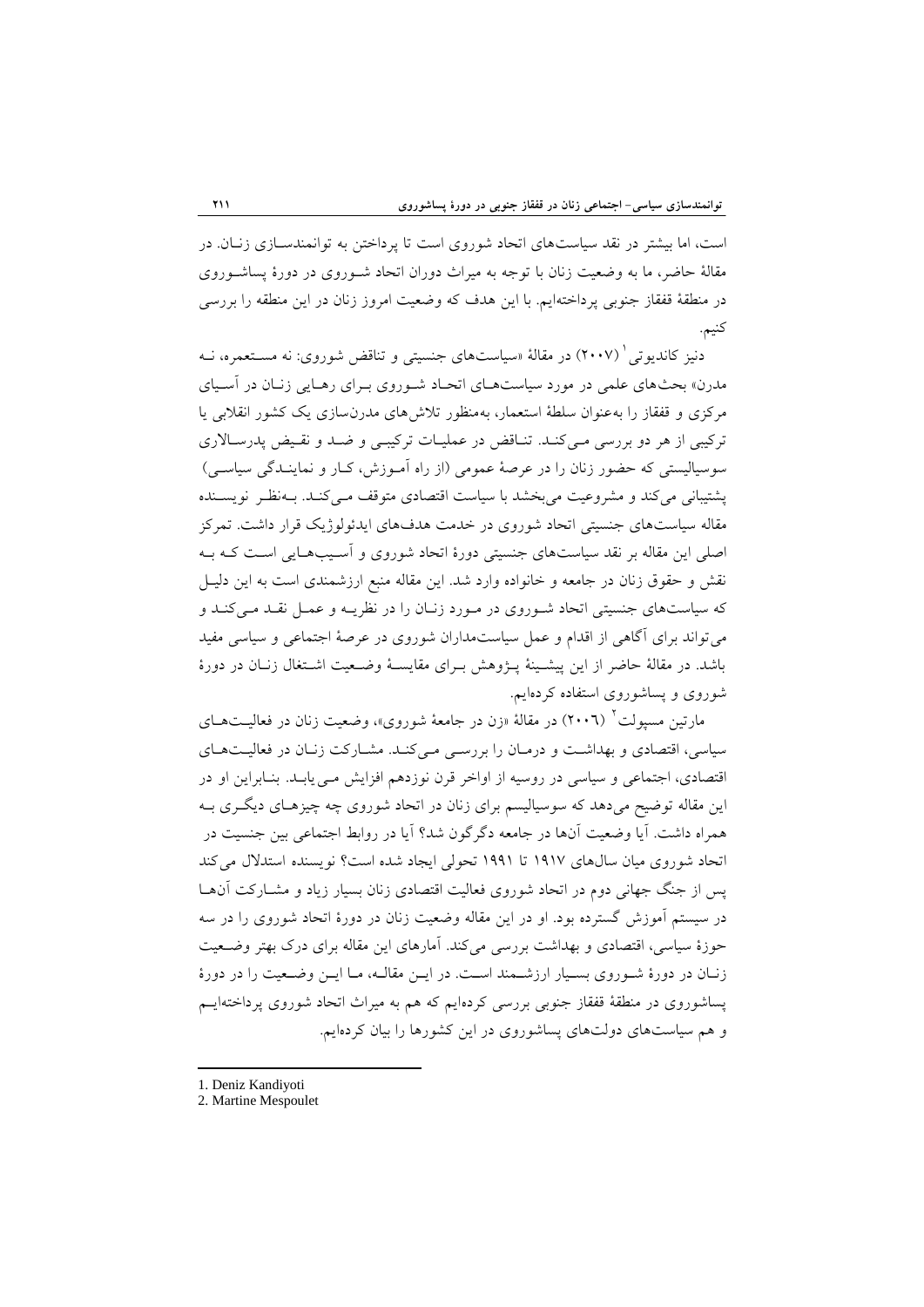سازمان همکاری و توسعه` در مقالهٔ «افزایش برابری جنسی در اوراسیا؛ سیاستهــای بهتــر برای توانمندی اقتصادی زنان» (٢٠١٩) چالشهای جنسیتی در اوراسیا، توانمندسازی اقتصادی زنان در اوراسیا، برابری جنسیتی در بخش خصوصی، مشکلات زنان در بـازار کـار، دسترســی محدود به زندگی عمومی، دادهها را برای سیاستگذاری تفکیک کرده است. در منطقهٔ اوراسیا زنان هنوز با موانع مهم نهادي، اقتصادي و اجتماعي روبهرو هستند كه اختلاف هاي جنسـيتي را حفظ می کند. از این مقاله بهدلیل آمارهای رسمی و معتبری که ارائه داده است در ایــن نوشــتار استفاده کردهایم. از این نظر کار مقایسهٔ آماری کشورهای مورد مطالعه دقیقتر شده است.

تامـار خيتاريشــويلي' (٢٠١٩) در مقالــهٔ «شــكاف جنســيتي در اتحــاد شــوروى»، الگوهــا و تحرکهای شکاف جنسیتی در کشورهای اتحاد شوروی را بررسی کردهاست و آن را در مـتن اقتصادهای پیشرفته مقایسه می كند. در ٢٥ سال گذشته، شكافها در بیشــتر كشــورهای آســیای مرکزی و قفقاز کاهش یافته است. دُلیل اصلی این کاهش، شـکاف حقـوق و دسـتمزد نــابرابر میان زن و مرد است.

در این نوشتار می کوشیم بـا توجـه بـه شـاخص۵مای برابری جنسیتی زن و مرد با توجه بـه استانداردهای بین المللی، وضعیت زنان ازنظر سیاسی، اقتصـادی، آموزشـی و درمـان در دورهٔ اتحاد شوروی و پساشوروی را بررسبی کنیم. منابع در مورد وضـعیت زنـان در دورهٔ شـوروی بهطور كلّى به همهٔ كشورهاى عضو اين اتحاد مربوط است و در اين مورد به تفكيـك كشـورها منبعی وجود ندارد. به همین دلیل، دربارهٔ وضعیت زنان در دورهٔ اتحاد شـوروی بـهطـور کلـی بحث می کنیم. سپس بـه وضـعیت زنـان در قفقـاز جنـوبی در دورهٔ پساشـوروی مـیپـردازیم. نویسنده در این مقاله وضعیت زنان در آسیای مرکزی و قفقاز را در دورهٔ اتحاد شوروی مقایسه كرده است، اما در پژوهش حاضر، ما به وضعيت زنان در قفقاز جنوبي از ديدگاه توانمندسـازي سیاسی زنان در دورهٔ پساشوروی پرداختهایم.

**توانمندسازي سياسی- اجتماعی زنان در قفقاز جنوبی در دورة پساضوروي الف( وضعيت زنان در ارمنستان**  با وجود پیشرفت اندک در سالهای اخیر، در ارمنستان نابرابری های اساسی در زندگی سیاسی، جتماعی و اقتصادی وجود دارد. به گزارش مجمع جهانی اقتصاد<sup>۲</sup> در سـال ۲۰۱۷ ارمنســتان از نظر برابري جنسيتي در رتبهٔ ٩٧ در ميان ١٤٤ كشور جهان قرار گرفت (3 :Mijativic, 2019).

<sup>1.</sup> Organization for Economic Co-operation and Development (OECD)

<sup>2.</sup> Tamar Khitarishvili

<sup>3. &</sup>quot;The Global Gender Gap Report" (2017), Insight Report, World Economic Forum (WEF), Available at: https://www.weforum.org/reports/the-global-gender-gap-report-2017, (Accessed on: 6/2/2019).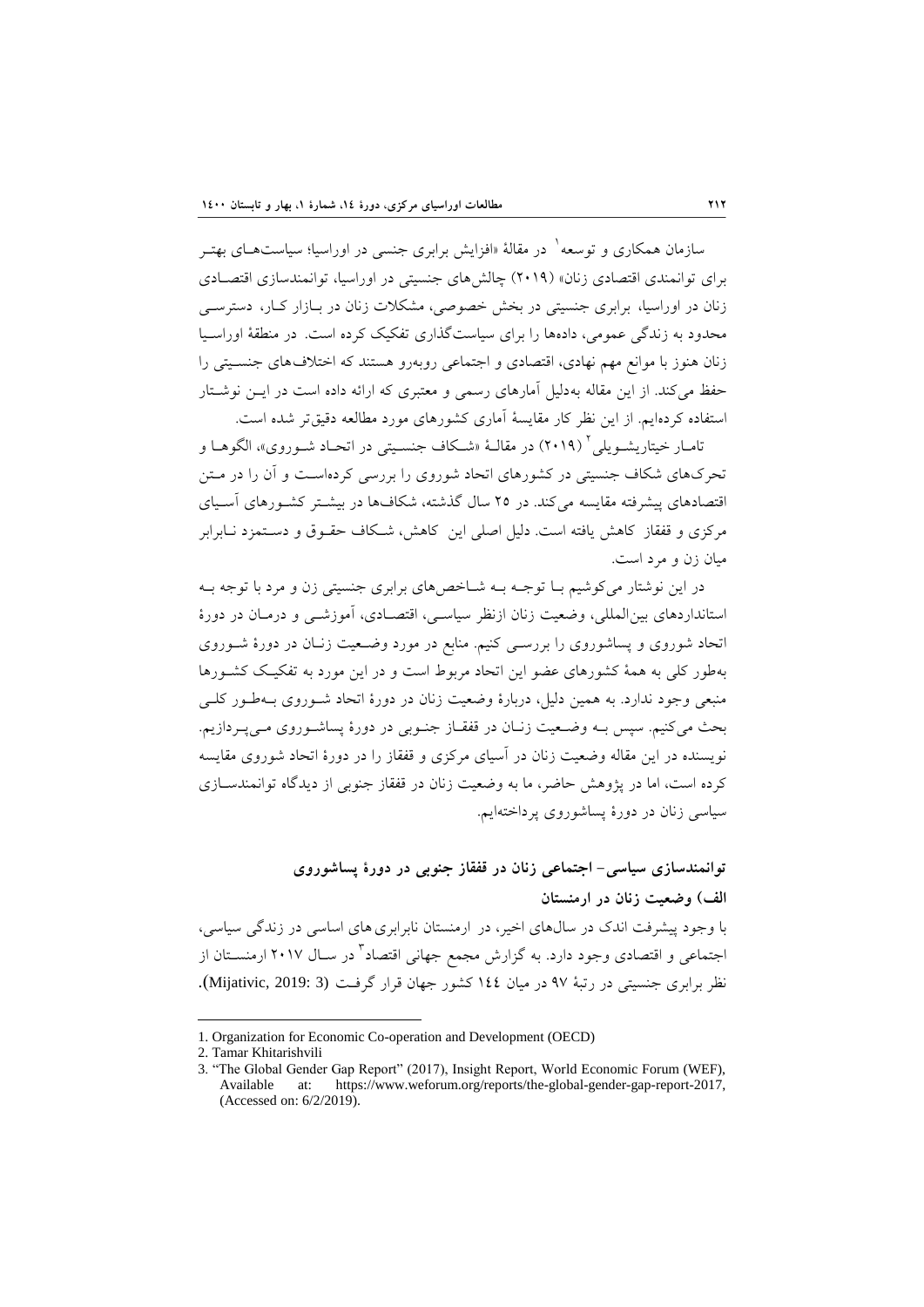در حوزهٔ خصوصی، زنان همچنان مسئولیت مراقبت از کودکان و همهٔ کارهای خانه را به عهده زاض٘س (476 2003: ,Ishkanian(.

### **.4 حقوق زنان**

در سال ۲۰۲۰، جمعیت ارمنستان ۲٬۹۵٦٬۹۰۰ نفر بود که ٤۷،۰٤ درصـد آن را مـردان و ٥٢،٩٦ درصد آن را زنان تشكيل مي دهنـد (Armenia Population, 2019). مسـئلهٔ برابـرى جنسـيتي، يعني حقوق و فرصت هاي برابر براي مردان و زنان، موضوع جديدي نيست. بـا اينكـه برابـري زنان و مردان در قانون اساسی ارمنستان تضمین شده است، در این کشور هنوز برابـری واقعـی وجود ندارد (3 :Mijativic, 2019). نتايج پژوهشهای صندوق جمعيت سازمان ملـل در سـال ٢٠١٦ نشان داد كه در ارمنستان برابري جنسيتي وجود ندارد ( Men and Gender Equality in 2016 ,Armenia). قانوني وجود ندارد كه زن را ملزم به اطاعت از شوهر خـود كنـد. مـادهٔ ٤٩ قانون خانواده تصریح می کند که پدر و مادر نسبت به فرزندان خـود حقـوق و مسـئولیتهـای برابر دارند. علاوه بر این، مادهٔ ٢٤ قانون خـانواده برابـری زن و شـوهر را در «مسـائل زایمـان، پدربودن، پرورش و تربیت فرزند و همچنین دیگر موضوع های خـانوادگی» تضـمین مـی کنـد. همسران همچنین مسئولیت و حقوق مشترکی برای ادارهٔ امور مـالی خـانواده دارنـد و زنـان از نظر انتخاب محل زندگی باید برابر با مردان باشند. مادهٔ ۱۳ قانون خانواده تعیـین مـی کنـد کـه هريک از همسران مي توانند طلاق بگيرند. با اين حال در جامعه، طلاق براي زنـان ننـگ اسـت .)Annual Report - Armenia, 2016-2017(

#### **.3 زنان و سياست**

بین سالهای ۱۹۸۸ تا۱۹۹۱، حزب جنبش ملی ارمنستان جایگزین حزب کمونیست ارمنسـتان شد. در انتخابات مجلس جمهوری ارمنستان در سال ١٩٩٥، احزاب، اتحادیهٔ دموکراتیک ملبی، خودمختاری ملی، دمکراتیک لبیرال، دموکراتیک مسیحی، حزب کمونیست ارمنسـتان و حـزب زنان شامیرام به مجلس راه یافتند. حزب زنان شامیرام` را جنبش ملی ارمنی تأسیس کرد و تنهـا حزبي بود كه همهٔ اعضاي آن زن بودنـد (Adalian, 2010: 484). حضـور زنـان در مقـامهـاي رسمي و ادارههاي دولتي بسيار كم است. زِنان به دليل نداشتن موقعيت در تصميم گيــري، تــأثير بسیار کمی بر تصمیم های سیاسی دارند. نمایندگی زنان در مجلس قانونگذاری بسیار کم است یعنی حدود ۹،۲ درصد در نظر گرفته شده است. درحالی که زنان حـدود نیمـی از جمعیـت را تشكيل مى دهند. اصلاح قانون انتخابات دستكم سـهميهٔ نماينـدگي زنـان را بـهعنـوان نـامزد

1. Shamiram Women"s Party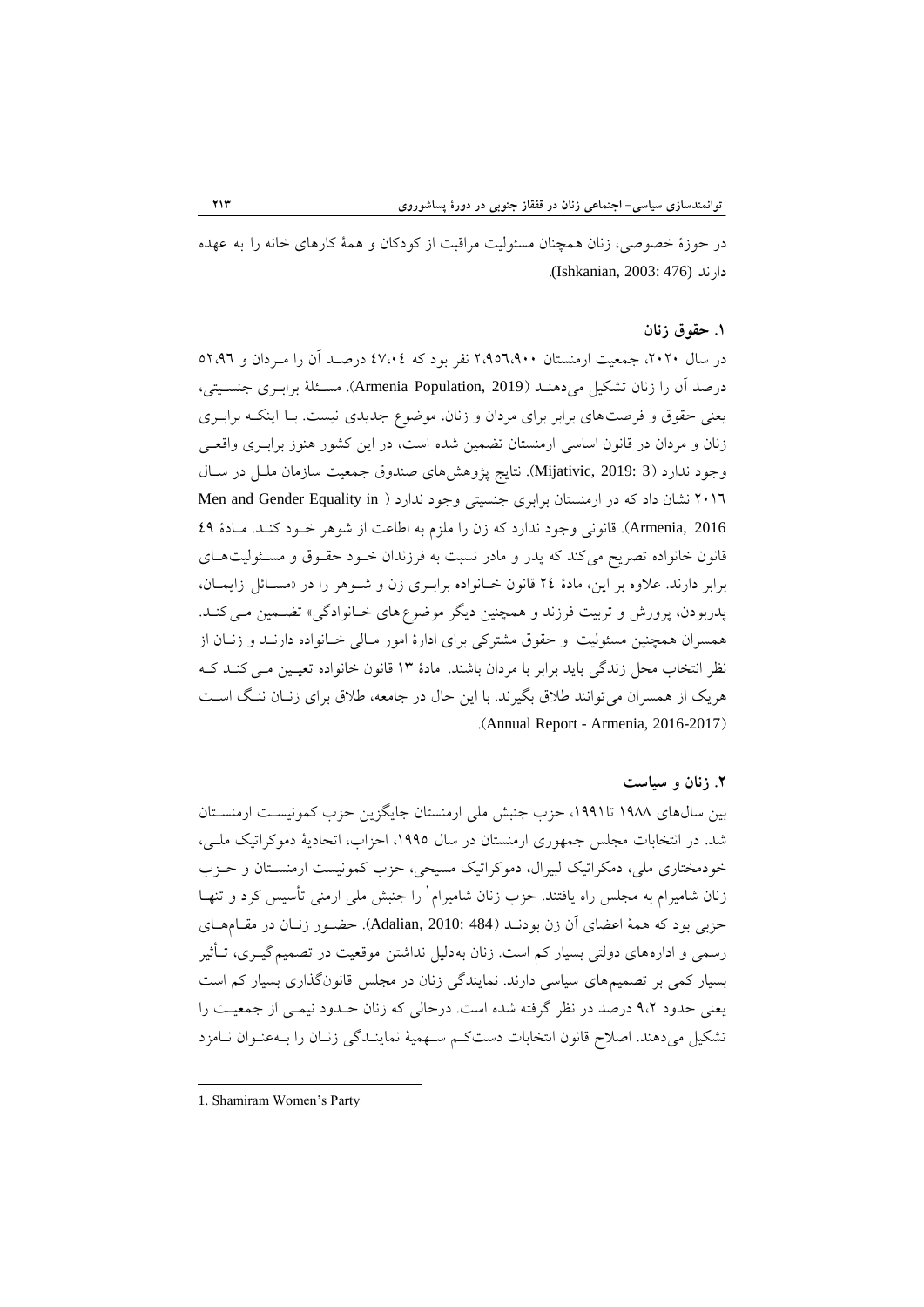انتخابات افزایش داد و زنان یک چهارم کرسی های مجلس شـورای ملـی را در اختیـار دارنـد. شوراهای ملی تعداد کمی از زنان به عنوان عضو انتخاب میکننـد و زنـان بـه نـدرت بـهعنـوان استاندار یا معاون استاندار انتخاب می شوند. در حالی که بیش از نیمـی از کارمنـدان دولـت زِن هستند، تعداد معدودی از زنان به بالاترین سطح رسیدهاند. زنان ٦،٢ درصد از اعضای شورای دولت محلي را تشكيل مي دهند (Armenia Country Gender Assessment, 2019).

در چارچوب «سیاست جنسیتی دولت و راهبرد اجـرای آن» کـه از سـال ۲۰۱۰ مشـخص شده است، بهمنظور تضمین نماینـدگی زنـان در سـطح هـای تصـمیم گیـری در سـازمان هـای مجری قانونگذاری و اجرایی، اصلاح قانون انتخابات و تعیین سهمیهٔ ۳۰ درصد، بـا توجـه بـه توصيهٔ شوراي اروپا براي گسترش تدريجي نماينـدگي زنـان در بـالاترين سـطحهـاي اجرايـي كشور صورت گرفت. اجراى چنين سياستى، نقطهٔ عطفى در زمينـهٔ افـزايش مشـاركت سياســى زنان بود. با اصلاح قـانون آئـين نامـهٔ انتخابـاتي در سـال ٢٠١٦، دسـت كـم سـهميهٔ نماينـدگي زنان در انتخابات سال ٢٠١٧ بـه ٢٥ درصـد و در سـال ٢٠١٨ بـه ٣٠ درصـد افـزايش يافـت (2019 ,Armenia Country Gender Assessment). حق رأى بـراي زنـان بـدون درنظر گـرفتن وضعیت تأُهل در مادهٔ ۳۰ قانون اساسی ارمنستان تصریح شده است. زن و مرد در رسـیدن بــه مقام در هر سه قوهٔ قانونگذاري، اجرايي و قضايي حقوق برابر دارند. با وجود اين، عامـلهـاي اجتماعي و عملي گوناگوني وجـود دارد کـه توانـايي واقعـي زنـان را در بـهدسـتآوردن ايـن سمت ها محدود می کند (Women in Local Democracy: What We Do? 2019).

در مقايسه با حضور اندك زنان در دستگاههاي دولتي، زنان ارمني بـهعنـوان رهبـران سازمانِ های غیرِ دولتی نقش بیشتری دارند. زنان بـه طـور رسـمی در ٤٥٠٠ سـازمان غیردولتـی فعال هستند. حدود ٧٠٠ سازمان فعال وجود دارد که ٦٠ مـورد آن «سـازمان غيردولتـي زنـان» است. با این حال، مشارکت زنان در جامعهٔ مدنی در ارمنستان یکی از مهم تـرین فعالیـت هـای آنان است. چهار حوزهٔ اصلی فعالیت سـازمان زنـان مشـخص شـده اسـت: «امـور اجتمـاعی و سياسي و حفاظت از حقـوق و منـافع زنـان»، «افـزايش تجـارت و فعاليـتهـاي حرفـه اي»، «ارائهٔ خدمات اجتماعی و خیریـه» و «ازمیـانبـردن خشـونت علیـه زنـان». امـا جامعـهٔ مـدنی در سازمانهای غیردولتی زنان ضعیف است، زیرا سازمانهای خـارجی بودجـهٔ مـورد نیازشـان را تأمین می کننـد و از سـوی دولـت اجــازهٔ فعالیـت آزادانــه را بــه آن هــا نمــی دهــد. زنــان در ارمنستان در انزوا کار می کننـد. بـه همـین دلیـل، وضـعیت سـازمان هـای غیردولتـی زنـان در تغيير است و پيشبرد برنامههاى مشترك هنوز به موفقيت نرسيده است ( Country Reports on .)Human Rights Practices for 2016 – Armenia, 2016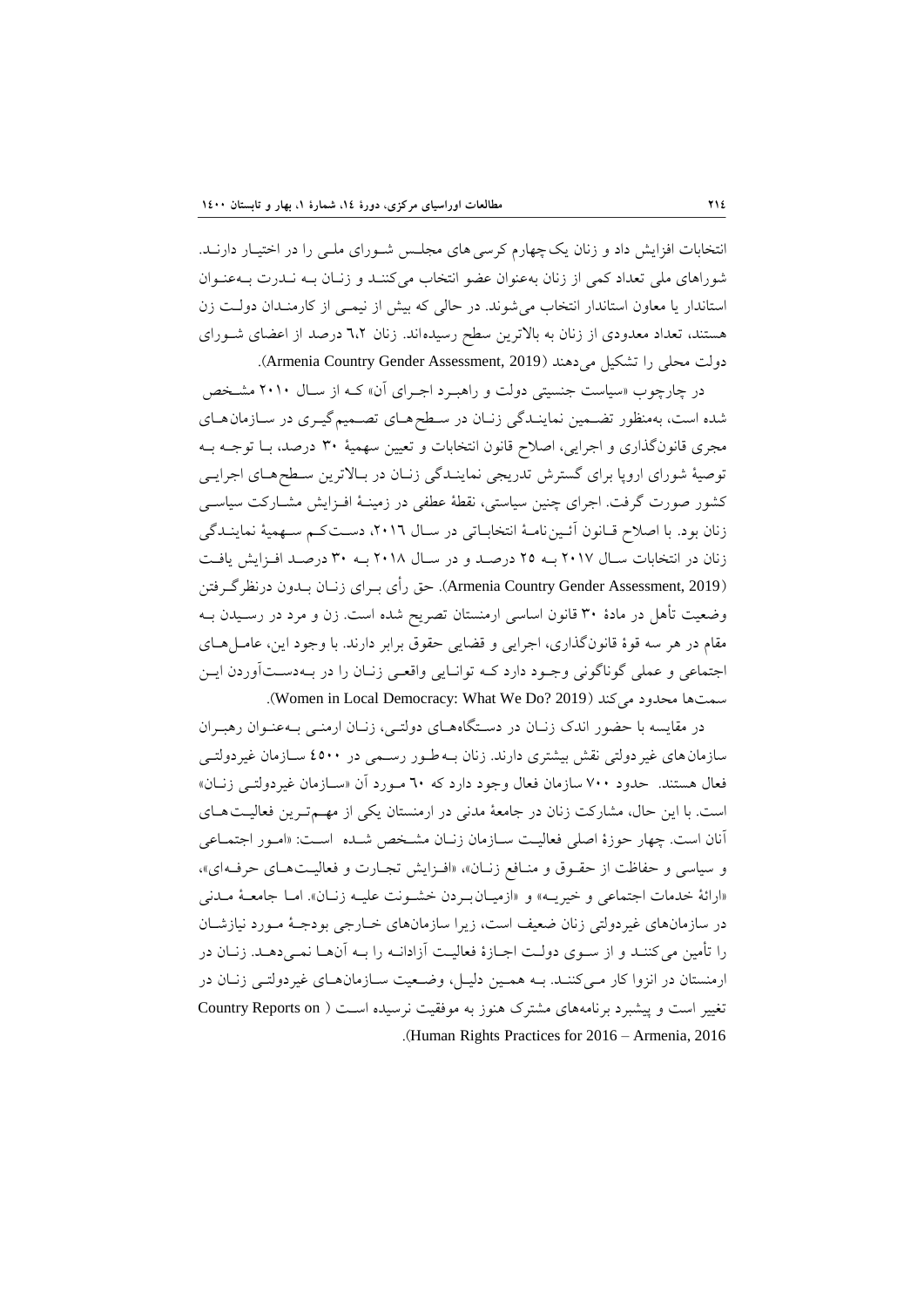# **.2 زنان و آموزش**

7٣،٤ درصد زنان باسواد هستند و ٦،١٧ درصد آنها، مدرک دکتری دارند. در رشتههایی ماننـد مهندسی کامپیوتر ٥٨،٢ درصد و علوم طبیعی ٧٠،١ درصـد مـردان و در علـوم اجتمـاعی ٩٧،٤ درصد زنان مشغول به تحصیل هستند. تعداد زنان در موقعیتهای عالی تحصیلی اندک است و در آموزش عالی دولتی تنها ٤ نفر از ٤١ نفر (١٠ درصد) رئیسها زن هستند. نسبت استادان زن نسبت به مردان ١٨،٢ درصد است. در مقابل، زنان ٨٤،٢ درصد از كاركنان آموزشــي را تشــكيل می دهند (Gender, Institutions and Development Database, 2019).

## **.1 زنان و اضتغال**

رمنستان به کنوانسیونهای ۱۰۰<sup>۰ ا</sup>و ۱۱۱<sup>۱</sup> سازمان بین|لمللی کار پیوسـته اسـت. در سـال ۲۰۱۳ قانون حقوق و فرصتهای برابر برای زنان و مردان در همهٔ زمینههای زندگی عمومی تصـویب شد. علاوه بر این، قانون برابری فرصت در همهٔ بخشهای دولتی، اشتغال، بهداشت، آموزش و حقوق رأى براى زن و مرد را تضــمين مــىکنــد (Human Development Data, 2018). زنــان به عنوان نیروی کار رسمی، کمتر از مردان فعال هستند. با توجه به کل جمعیت مـردان و زنــان، ٢،٧٥ درصد مردان در مقايسه با ٨،٥٥ درصد زنان فعال هستند. آنان سهم زيادي از دانشـجويان و بازنشستگان را تشكيل مى دهند. زنان در هتل ها و رستورانها (٦٤،٩ درصد)، آمـوزش (٨٠،٩ درصد)، خدمات بهداشتی و اجتماعی (٧،٦٨ درصد) و خانه داری (٧١ درصد) فعالیت می کنند. مردان در معدن (٧٧،٩ درصد)، انرژي، گاز و آب (٥،٦ درصد)، ساختوساز (٩٧،٩ درصد) و حُمل ونقل و ارتباطات (٨٣٨ درصد) فعال هستند. در ارمنستان نبـود برابـري درآمـد ناشـي از جنسیت بسیار زیاد است. در سال ۲۰۱۸، زنان به طور متوسط ۱۲۷،۷۷ درام (€ ۱٤٦/٥٢) درآمد ماهانه، در مقایسه با درآمد مردان ۱۲٦،۷٦٥ (۲٤٠/۸۲ €)، دارند که حـدود ٤٠ درصـد کمتـر از (Armenia Country Gender Assessment, 2019) اؾت ٖطزأ

### **.2 زنان و سالمت**

بنابر گزارش توسعهٔ انسانی برنامهٔ توسعهٔ سازمان ملل متحد، ارمنستان با رشد ۰/۷۷٦ در زمینـهٔ توسعهٔ انسانی در میان ١٨٩ کشور در جایگاه ٨١ قـرار دارد کـه ردهٔ بـالایی در توسـعهٔ انسـانی محسوب می شود. شاخص توسعهٔ انسانی ارمنستان در سـال ۲۰۲۰، ۹۸۲ بـوده اسـت. میـزان

۱. کنوانسیون ۱۰۰ سازمان بین(لمللی کار که مربوط به تساوی دستمزد زن و مرد است.

۲. کنوانسیون ۱۱۱ سازمان بین|لمللی کار که مربوط به تبعیض در اشتغال و حرفه است.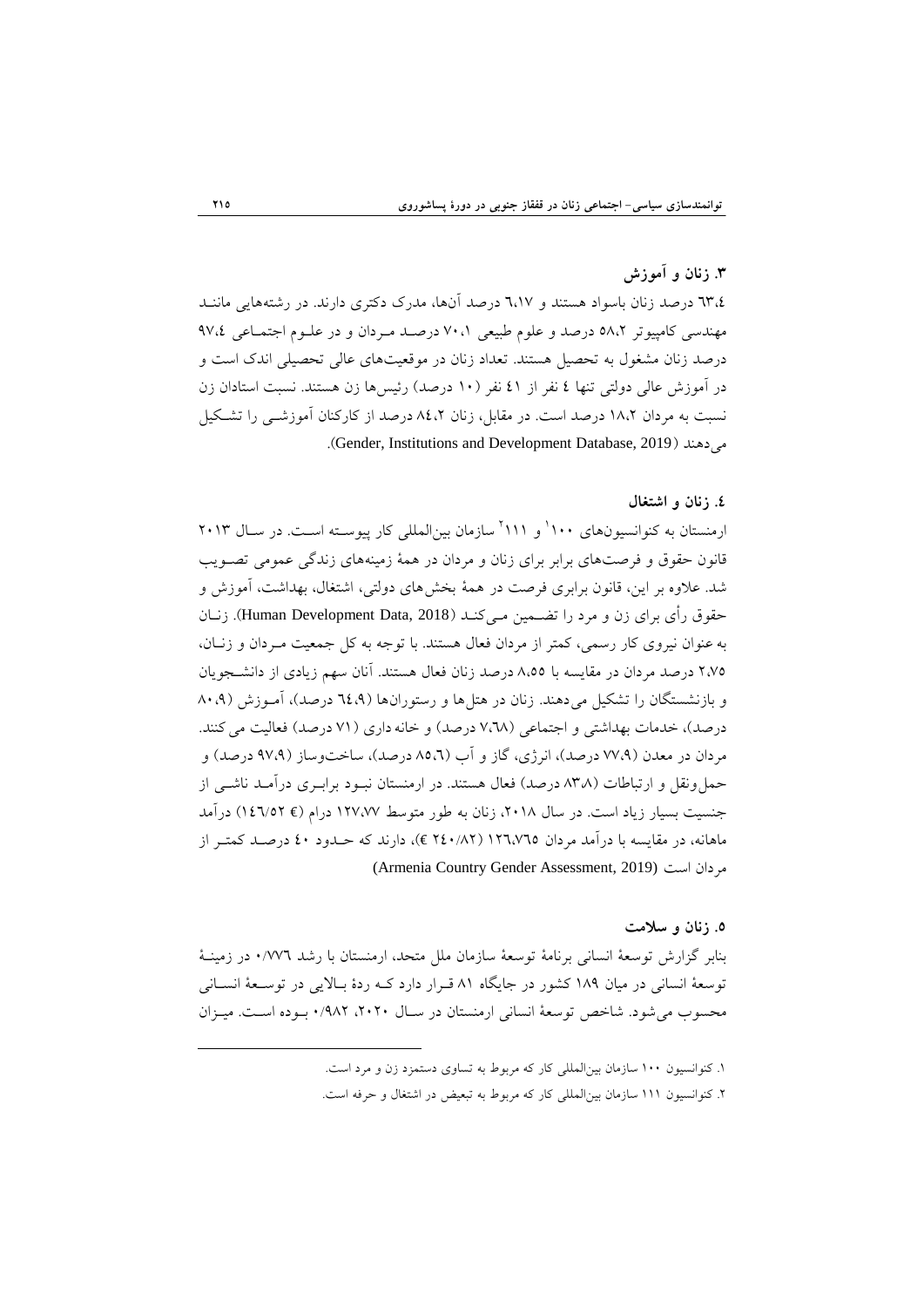مرِ گ1ومير نوزادان در سال ٢٠١٥ به ١١،٩ در هر ١٠٠٠ تولد زنده كاهش يافته است، در مقايسه با ٢٦،٦ در سال ٢٠٠٠، ميزان سـال ٢٠١٥ پـايين تـر اسـت، امـا همچنـان ايـن ميـزان بـالاتر از گرجستان، قزاقستان و فدراسیون روسیه است. بـرای کـاهش مـرگ ومیـر مـادران و نـوزادان تلاش هاى بيشترى نياز است تـا شـاخص توسـعة انسـاني ارمنسـتان بـه حـد مطلـوب برسـد .(Human Development Reports, 2020)

**ب( وضعيت زنان در جمهوري آذربایجان**

جمهوری آذربایجان از زمان استقلال می کوشد تا سیاست خود در مورد «زنان» را تدوین کنـد. این مسئله باید با توجه به تحولهای اجتماعی در گذار به اقتصـاد بـازار بررسـی شـود کـه بـه كاهش قدرت زنان منجر شد. برنامهٔ فمینیستی جهانی كه در مؤسسههـای بـینالمللـی پیگیـری می شود در جمهوری آذربایجان عقب مانده است. «وضـعیت زنـان» در جمهـوری آذربایجـان همچنان چالش برانگیز است، زیرا گفتمان ملی غالب در درجـهٔ اول زنـان را مـادر و نگهبـان سنتهای ملی میداند. با این حال، دستور کار بین المللی از مشارکت گستردهٔ زنـان در زنــدگی عمومي حمايت مي كند.

جمعیت جمهوری آذربایجان در سال ۲۰۲۰، ۱۰،۱۳۹،۰۰۰ میلیوِن تن، ٤٩،۹ درصـد مـرد و 60،1 درصد بودند. بیش از نیمبی از ایـن جمعیـت (٥٢،٩ درصـد) در منـاطق شـهری و ٤٧،٩ درصد در مناطق روستایی زندگی میکنند. از زمان استقلال، جمهوری آذربایجان بـهتـدریج به عنـوان كشـوري بـا درآمـد متوسـط مشـخص شـد كـه درآمـد آن از بهـرهبـرداري از منـابع هیدروکربونی با سطح بالایی از هزینههای عمومی و اصلاحات اساسبی در حمایت از اقتصـاد مبتنی بر بازار است. در سالهای ۲۰۰۱ تا ۲۰۱۵، تولید ناخالص داخلی ایـن کشـور ٤،٥ برابـر شد به طور متوسط سالانه ۱۰.۲ درصد (Azerbaijan Country Gender Assessment, 2020).

### **.4 حقوق زنان**

نرخ رسمی فقر در جمهوری آذربایجان پایین است و در سـال ۲۰۲۰ بـه ۵.۱ درصـد رسـیده است. این کشور متعهد شده است تا هدفهای برابری جنسیتی را در این برنامههای اقدام ملـی یکپارچه کند تا اطمینان یابد که زنان از طـرحهـای اَینـده بـرای متنـوعسـازی و رشـد اقتصـاد بهرهمند می شوند. رشد انسانی بهطور پیوسته در جمهوری آذربایجـان در حـال بهبـود اسـت و زنان از این روند بهره میبرند. براساس شاخص رقابت جهانی ` سال&ای ۲۰۱۷ و ۲۰۱۸ مجمع

<sup>1.</sup> Global Competitiveness Index (GCI)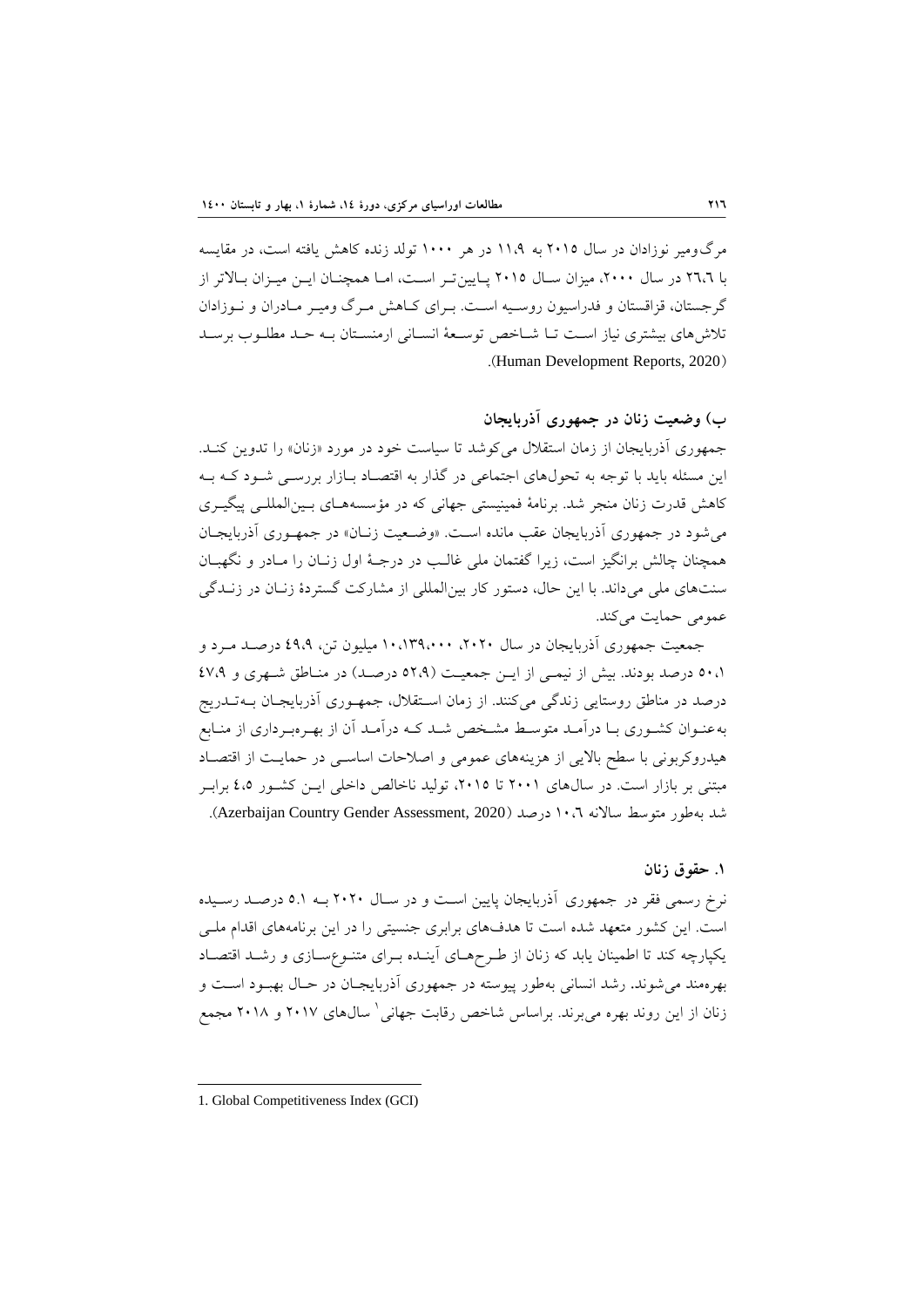جهانی اقتصاد که ۱۳۷ کشور را زیر پوشش قرار میدهد، در اندازهگیـری رقابـت ملـی خـود، جمهوري آذربايجان موقعيت خود را از جايگاه ٣٧ به ٣٥ ارتقا داد. براســاس شــاخص توســعهٔ فراگیر سال ۲۰۱۸ که بهعنوان جایگزینی برای تولیـد ناخـالص داخلـی ٔ طراحـی شـده اسـت، جمهوری آذربایجان در میان کشورهای دارای اقتصادهای نوظهور رتبـهٔ سـوم را دارد. جایگـاه جمهوری آذربایجان در شاخص توسعهٔ انسانی برنامهٔ توسـعهٔ سـازمان ملـل نیـز در سـالهـای ٢٠٠٠ تا ٢٠١٥ افزايش يافتهاست. با اين حال، شاخص هاي اصلي بين المللي نشان مي دهد زنان سهم کمتری نسبت به مردان دارند. بنابر شاخص جهانی، شکاف جنسیتی کـه ١٤٤ کشـور را از نظر برابری جنسیتی در چهار بعد موضوعی رتبهبندی میکند، رتبهٔ جمهوری آذربایجـان از ٨٦ در سال ٢٠١٦ به ٩٨ در سال ٢٠١٧ كاهش يافته است. در سال ٢٠٢٠، شاخص شكاف جنسيتي این کشور به رتبه ۹٤ رسید (Global Gender Gap, 2020). رتبه جمهوری آذربایجان در سـال ،٢٠٢، در ميان ١٥٣ كشور جهان در مشاركت اقتصـادى ٣٣، پيشـرفت تحصـيل<sub>ى ٢</sub>٠، سـلامت ١٥٢ و توانمندسازي سياسي ١٤٠ بوده است. بعد از ارمنستان و جمهوري خلق چين، جمهـوري آذربایجان از نظر نداشتن برابری جنسیتی هنگام تولد در پایین تـرین رتبـه قـرار دارد ( Gender .)Attitudes in Azerbaijan: Trends and Challenges, 2020

## **.3 زنان و سياست**

نمایندگی زنبان در مجلس ببه تبدریج در حبال افـزایش است و نامزدهبای زن در انتخابیات شهرداري موفق بودهاند. اما جمهوري آذربايجان هنوز بـراي نماينـدگي سياسـي زنـان نيـاز بـه افزایش رتبههای بین المللی خود دارد. زنان در خدمات کشـوری حضـور دارنـد، امـا در همـهٔ سطحها، بهویژه سطحهای ارشد حضور کمتری دارند. همچنین زنان در مقامهای قضایی کمتـر حضور دارند. برای افزایش مشارکت زنان در تصمیمگیری، اقدامهای اساسی در جهت تمرکززدایی بیشتر در سطحهای شهرداری، تلاش بیشتر برای جذب زنان در سیاستهای ملـی و رویکردی فعال بـرای افـزایش نماینـدگی زنـان در سـمتهـای بـالای خـدمات کشـوری و دادگستری مورد نیاز است. دستاوردهای اخیر در انتخاب زنان بـه شـوراهای شـهرداری نشـان میدهد که زنان بیشتری می تواننـد وارد سیاسـت شـوند و نقـش زنـان را در تصـمیمگیـری و برنامهریزی دولت افزایش می دهند. زِنان ضمانت قبانونی بـرای برابـری دارنـد و تـلاش بـرای افزایش حضور در دستگاه قضایی، دسترسی زنان به عدالت را بیشتر تقویت می کند. هنجارهای اجتماعی زنان را فعال اقتصادی نمیداند و این مانع درک زنان بهعنوان رهبران بالقوه مـیشـود .(Azerbaijan Country Gender Assessment, 2020)

<sup>1.</sup> The World Economic Forum (WEF)

<sup>2.</sup> Gross Domestic Product (GDP)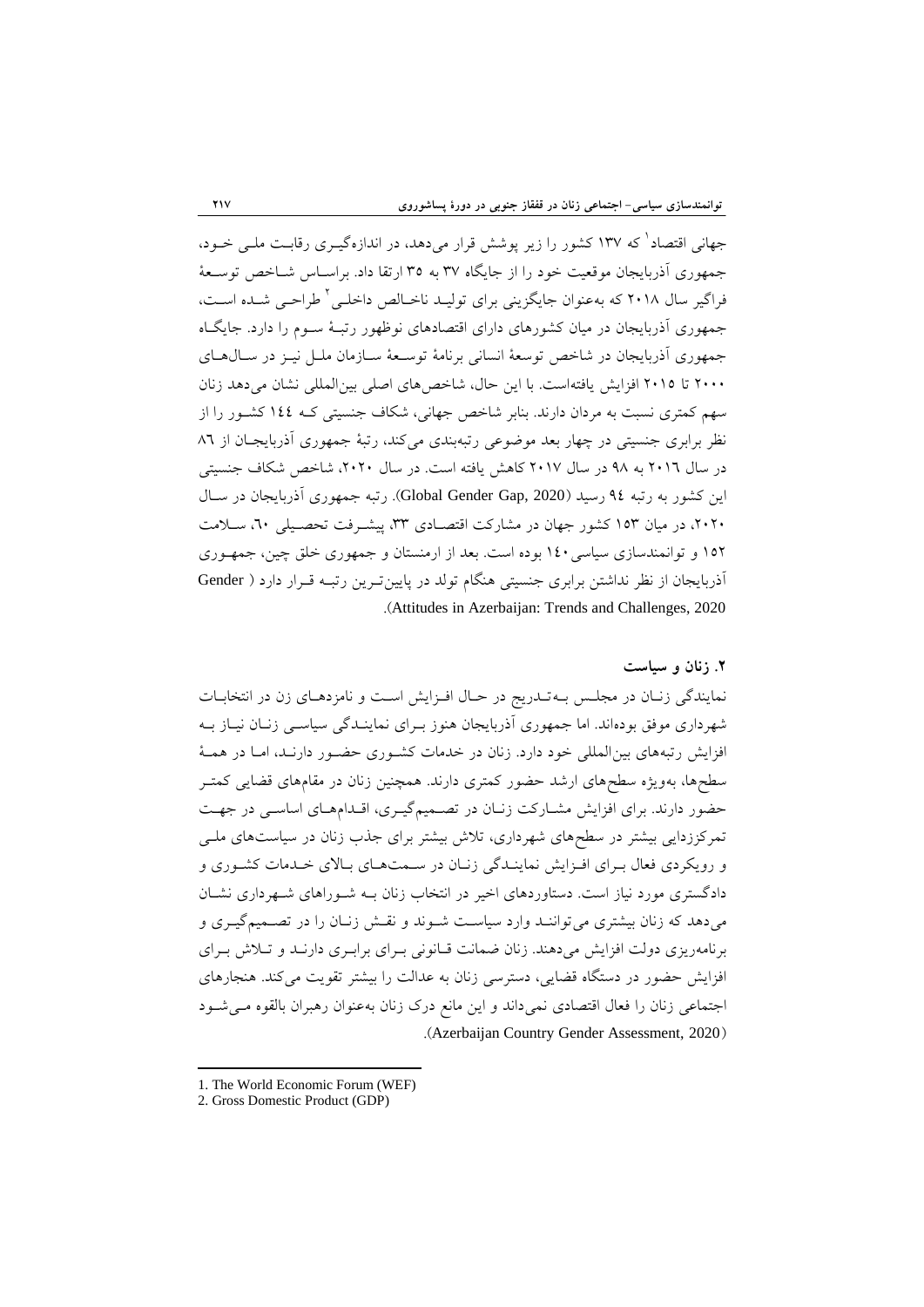در دوران اتحاد شوروي، سهميهٔ ٣٣ درصد نمايندگي زنان در نهادهاي سياسي برقرار بود و در سال ۱۹۸۹، زنان ٤٠ درصد از اصلی ترین نقشها را در نهاد قانونگذاری داشتند. در زمـان استقلال در سال ۱۹۹۱، فقط ٦ درصد از نمایندگان مجلس زن بودنـد. از آن زمـان، جمهـوری آذربایجان بـهتـدریج در شـاخص هـای اصـلی برابـری جنسـیتی در مـورد مشـارکت زنـان در تصمیم گیری پیشرفت کرده است. در سالهای ۲۰۰۰ تا ۲۰۱۷، نماینـدگی زنـان در مجلـس از ١٠،٧ درصد به ١٦ درصد افزايش يافته است. تا سال ٢٠١٧، فقط ٢ نفر از ١٥ رئيس كميتههاى مجلس زن بودند و هیچ زنی رئیس کمیسیون نبود. یکی از معاونـان رئـیس مجلـس یـک زن است. فقط یک زن مقام وزیر دارد و فقط پنج زن معاون وزیر هسـتند. پیشـرفت در نماینــدگی سیاسی زنان در مقایسه با دیگر کشورها متوسط است. در شـاخص جهـانی شـکاف جنسـیتی مجمع جهانی اقتصاد سال ٢٠١٨، جمهوری آذربایجان در مقایسه با دیگر کشورها با رتبـهٔ ١٣٧ از ١٤٩ داراي رتبـهٔ پـايين بـراي نماينـدگي سياسـي زنـان اسـت ( Gender Attitudes in .)Azerbaijan: Trends and Challenges, 2020

در سال ۲۰۱۷، آمارهای رسمی حاکی از آن است که جمهـوری آذربایجـان ٤٥٠٠ سـازمان غیرِدولتی دارد. ممکن است تعداد سازمانهای مردمِنهاد فعال بسیار کمتر باشـد. بنـابر ارزیـابی برنامهٔ توسعهٔ سازمان ملل ٰ فقط ٦،٧ درصد از سازمانهای غیردولتی ثبتشده در زمینــهٔ مســائل زنان فعالیت میکنند و بیشتر این سازمانها در باکو مستقر هستند. این ارزیابی همچنین نشـان داد که زنان در مراکز منطقهای و روستاها کمتـر درگیـر انـواع فعالیـتهـای اجتمـاعی هسـتند (5-6 Gureyeva, 2010: 5). در سال ٢٠٢٠، ميزان نماينـدگان زن مجلـس جمهـوري آذربايجـان، ١٦٨ درصد و نمايندگان مرد ٨٣،٢ درصد بودهاست (Global Gender Gap, 2020).

**.2 زنان و آموزش**

جمهه وري آذربايجــان تحصـــيلات ابتـــدايي و متوســطهٔ رايگـــان و اجبـــاري دارد و ســـطح سواد بزرگسالان در سطح استاندارد جهانی است، ۹۹،۷ درصـد بـرای مـردان و ۹۹،۲ درصـد برای زنان در سال ٢٠١٥. قانون آموزش و پرورش که در سال ٢٠٠٩ تصـویب شـد، در مـورد ايجاد فرصتهاي برابر براي همهٔ شهروندان است تا از حـق تحصـيل خـود بـهصـورت برابـر استفاده كنند. در ١٥ سال گذشته، ايـن كشـور بـه سـطح بـالايي از تحصـيلات ابتـدايي بـراي دختران و پسران رسیده است. از سال ۲۰۰۰ تا ۲۰۱۵، نسبت نهایی سـازی آمـوزش ابتـدایی از ٩٢٨ درصد به ١٠٠ درصد افزايش يافته است. اين شاخص در ميان پسـران بـه ١٠٠ درصـد و در دختران به ۹۹،۹ درصد افزایش یافته است. نرخ تحصیلات متوسطه بالاست و در مجمـوع

<sup>1.</sup> The United Nations Development Programme (UNDP)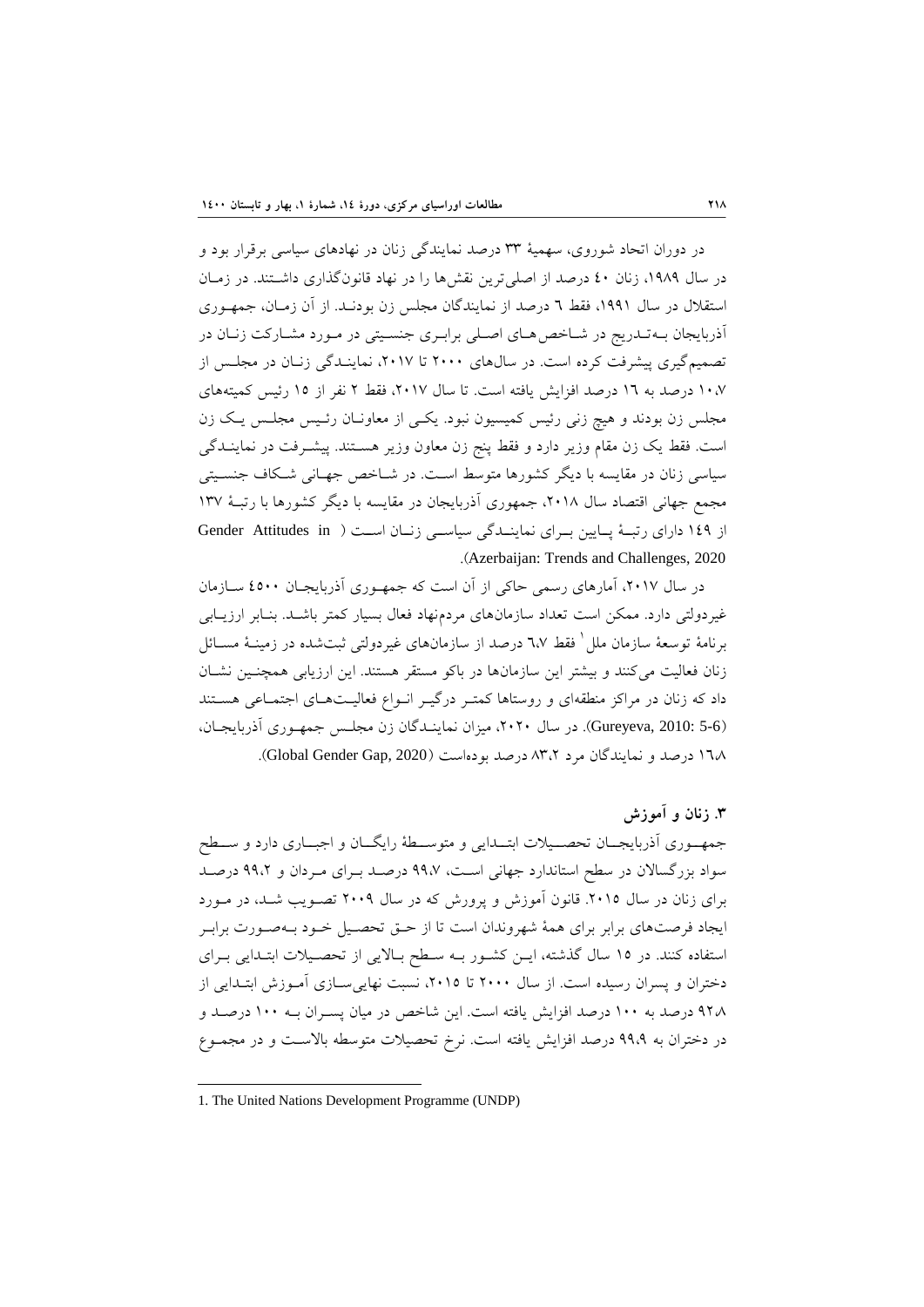88٪ درصد نرخ ثبتنام متوسطه پایین تر از سال ٢٠١٦ است. ثبــتنــام متوســطه پــایین بــرای دختران در سال ۲۰۱۲، ۸۵،۷ درصد در مقایسه با پسران ۸،۸۸ درصد بود. دانشآموزان در دورهٔ متوسطة عمومي، ٤٦ درصد دختر و ٥٤ درصد پسر در طول سال تحصيلي ٢٠١٦-٢٠١٧ بودند. میزان تحصیلات دانشگاهی برای هر دو جنس حدود ۲۰ درصد است که در مقایســه بــا دیگــر كشورهاى با درآمد متوسط به بالا ٣٣،٤ درصد پايينتر است و اين رقسم حتـى از ٢٥،٥ درصـد برای همهٔ کشورهای دارای درآمد متوسط پایین تر است. ایــن نــرخ ثبــتـنــام تحصــیلات عــالی پایین تـر از متوسـط مربـوط بـه الگوهـای اقتصـادی گذشـته اسـت ( Gender Attitudes in .)Azerbaijan: Trends and Challenges, 2020

### **.1 زنان و اضتغال**

سهم زنان در نیـروی کـار ٤٨،١ درصـد در مقابـل ٥١،٩ درصـد مـردان اسـت. از ٢ درصـد زنان شاغل که در پنج بخش کار مبی کننـد، ٤٢،١ درصـد در بخـش کشـاورزی، ١٨،٢ درصـد در تجارت، ۱۱،۷ درصد در آمـوزش، ٦،۱ درصـد در بهداشـت و درمـان و حـوزهٔ اجتمـاعی، ٣،٥ درصد در فراوري مواد غذايي مشغول هستند، با اين حال، سهم آنهـا در توليـد ناخـالص داخلی ناچیز است و براسـاس گـزارش دموکراسـی مـانیتور، فقـط ٢٧ درصـد زنـان در ایـن پنج بخش فعالیت میکنند. این شاهدی است که زنان بیشتر در بخشهای کـم درآمـد متمرکـز شدهاند. آمارهای دولت همچنین نشان میدهد که زنان بـا نــرخ بیکــاری بــالاتر از ٢،٩ درصــد روبهرو هستند، در حالی که مردان ۲،۱ درصـد. الگوهـای شـغلی بـا ۲۳۸ درصـد از زنـان در زمینهٔ آموزش و ۷٦،۵ درصد در خدمات بهداشتی و اجتماعی، بسیار جنسیتی هسـتند. بـهطـور کلی، زنان فقط ٥٠،٦ درصد از درآمد مردان در بازار کـار را کسـب مـی کننـد. زنـان بــهعنـوان صاحبان مشـاغل، كمتـر معرفـي مـي شـوند و فقـط ٢١،٥ درصـد مشـاغل ثبـتشـده را زنـان اداره می کنند. ارتقای توانمندی اقتصادی زنان مستلزم گسترش تصورهای مربـوط بـه انتخـاب شغل در دسترس زنان، بهبود مقررات مرخصی والدین و بـهکـارگرفتن تـدابیری بـرای تعـادل بهتر کار و خانواده برای تسـهیل ورود زنـان بــه شـخل غیررسـمی یــا دورههـای بـالاتر اسـت .(Azerbaijan Country Gender Assessment, 2020)

### **.2 زنان و سالمت**

جمهوری آذربایجان در ردهٔ بالای توسـعهٔ انسـانی قـرار دارد. پیشـرفتهـایی در زمینـهٔ بهبـود بهداشت و افزايش اميد به زندگي و كاهش مرگومير مادران و نوزادان بهدست آمده است. بـا این حال، میزان تغییرها کند است. در بهبود سلامت مادر و کودک پیشرفت وجـود دارد. میـزان مرِگومير مادران و ميزان مرگومير نوزادان در طول سال&اي ۲۰۰۰ تــا ۲۰۱۵ بـيش از نصـف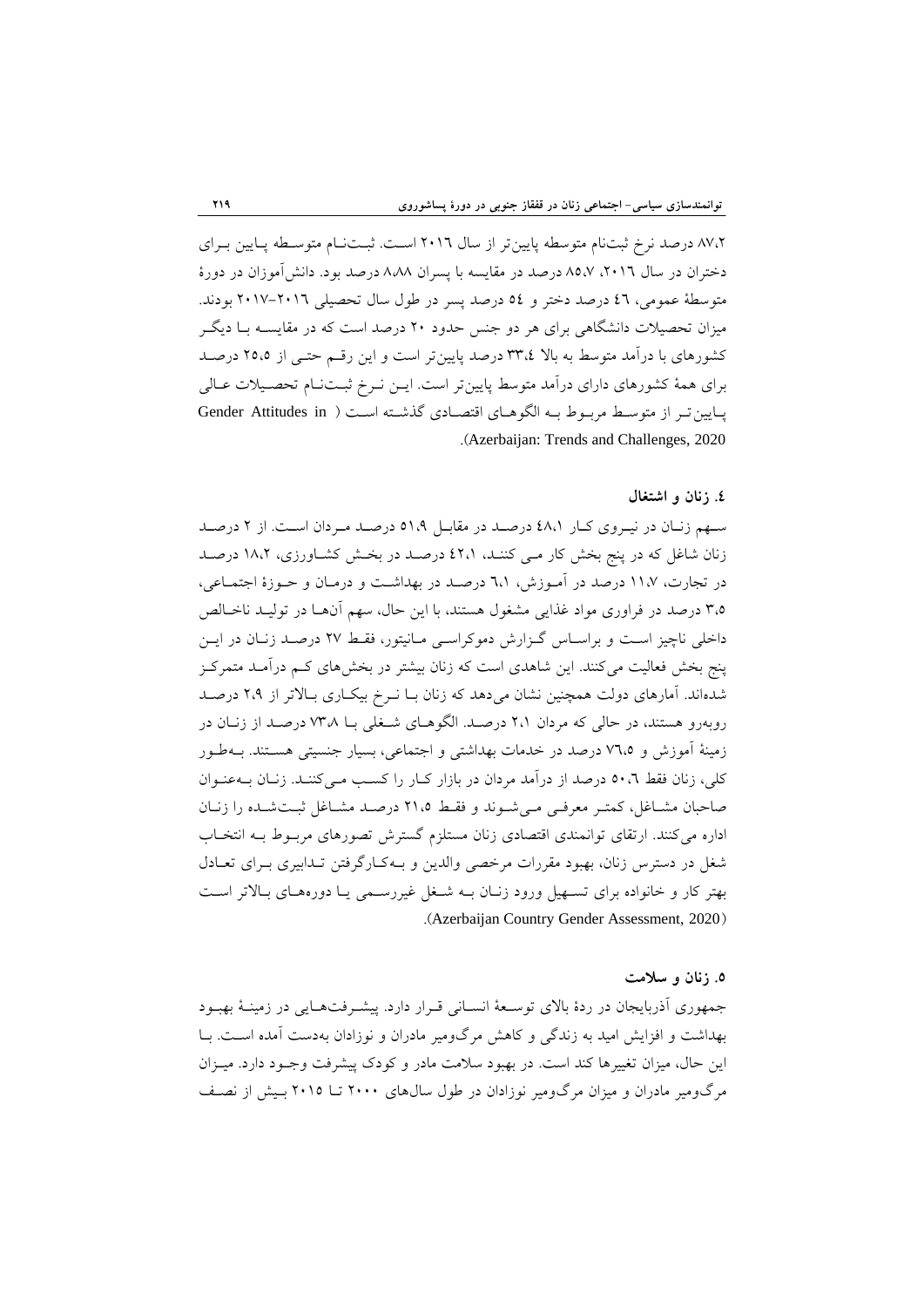بود. ميزان مرگ0ومير كودكان زير ٥ سال نيز بهطور چشمگيري كاهش يافت. نسبت مـرگ0وميـر مادران در جمهوری آذربایجان همان سطح فدراسیون روسیه و کمتر از گرجستان، تاجیکسـتان و ازبکستان است (Global Health Observatory (GHO) Data, 2019). در مجموع جمهوری آذربایجان براساس شاخصهای بین المللی در مسیر توسعهٔ انسانی پیش می رود. چنین پیشرفتی برای زنان و مردان مثبت است. با وجود این، شاخص های اصلی مـورد اسـتفاده بـرای مقایسـهٔ بین المللی نشان می دهد که زنان از این پیشرفت به میزان کمتـری نسـبت بـه مـردان بهـرهمنـد می شو ند.

# **ج( وضعيت زنان در گرجستان**

جمعیت گرجستان در سال ۲۰۲۰ برابر ٤،۰۱۲،۱۰٤ میلیون نفر بوده که ۵۸،۳ درصـد از کـل آن در مناطق شهری و ٤٢٨ درصد در مناطق روستایی زنـدگی مـیکننـد ( Georgia Population, 2020). جمعیت زنان ٥٢،٣٢ درصد و جمعیت مردان ٤٧،٦٨ درصد است. در سال ٢٠١٨، ۲۳،۲۰۲ ازدواج و ۱۰،۲۸۸ طلاق ثبتشده بوده است. سن متوسط ازدواج برای زنان ۲۵ سال و Georgia's Businesses Employ .684,500 People in Q4, ) است ( Georgia's Businesses Employ 2018). در سال ۲۰۲۰، حدود ٦٨٤،٥٠٠ نفر شاغل بودند که از این تعداد ٣،٤ درصـد زن و  $\Lambda$ ه در صله مرد بو دند (Global Gender Gap, 2020).

### **.4 حقوق زنان**

ساختار اجتمـاعي گرجســتان مردانــه و نقــشهــاي مــردان و زنــان تعريــف شــدهاســت. به رسمیت شناختن حقوق برابر برای همه، سنگ بنای اصلی قانون اساسی آن است. با این حـال، این اقدامها به پیشرفت قابل توجهی در برابری جنسیتی منطقهای و جهـانی نرسـیده اسـت. در ١٠ سال گذشته، رتبهٔ شاخص شکاف جنسیت گرجستان در گـزارش مجمـع جهـانی اقتصـاد، به طور پیوسته کاهش پافته است. در سال ٢٠١٧، گرجستان در میان ١٤٤ کشور در رتبـهٔ ٩٤، در مقايسه با رتبهٔ ٩٠ در سال ٢٠١٦، رتبهٔ ٨٨ در سال ٢٠١٠ و رتبهٔ ٥٤ در سال ٢٠٠٦ قرار گرفت. در سال ۲۰۲۰، گرجستان در رتبـه ۷٤ جهـان قرارگرفت (Global Gender Gap, 2020). ايـن مسئله گرجستان را در زمرهٔ پایین ترین کشور در برابری جنسیتی در منطقهٔ اروپای شـرقی قـرار مبی دهــد (3018 Georgia Country Gender Assessment, 2018). ایــن کشــور در ســال ١٩٩٤ بــه کنوانسیون حذف تبعیض علیه زنان<sup>\</sup> پیوسته است. علاوه بر این، گرجستان هدف۵حای توسـعهٔ

<sup>1</sup> 1. The Convention on the Elimination of all Forms of Discrimination Against Women (CEDAW)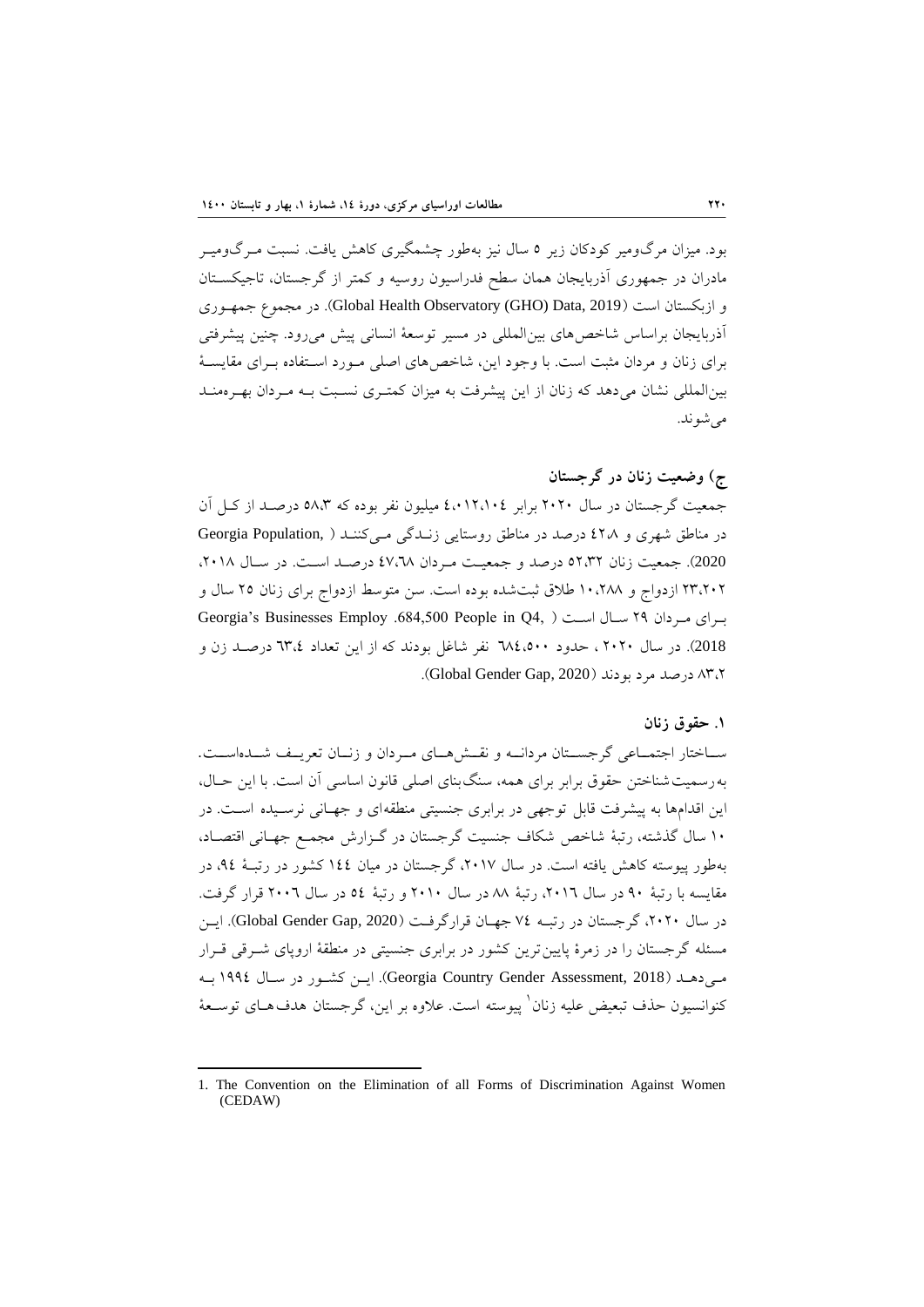هزاره` – شامل ارتقای برابری جنسیتی و توانمندسازی زنـان را در راهبــرد توســعهٔ ملــی خــود گنجانده است. اجرای تعهدهای کنوانسیون حذف تبعیض علیه زنان در طراحبی قـوانین ملـی، سیاست و سازوکارهای تضمین برابری جنسیتی و حقوق زنان، اقدام های پیشگیری و پاسخ بـه خشونت عليه زنان ديده مي شود (Georgia Country Gender Assessment, 2018). در مارس ،٢٠١٠، قانون برابری جنسیتی تصویب شد. ایـن قـانون تبعـیض جنسـیتی را ممنـوع و برابـری جنسیتی را تضمین می کند. این موارد شـامل تضـمین دسترسـی برابـر بـه آمـوزش، اشـتغال و دسترسی برابر به اطلاعات می شود. شورای ملی برابـری جنسـیتی <sup>۱</sup> در سـال ۲۰۰٤ در مجلـس گرجستان تأسیس شد. هدف اصلی این شورا اطمینان از فرایندهای هماهنگ دولت در مـورد موضوعِهاي برابري جنسيتي از جمله نظارت بر اجراي قانون برابري جنسيتي در سراسر كشـور اؾت )90 2018: ,Chkheidze).

## **.3 زنان و سياست**

زنان در زندگی سیاسی حضور اندکی دارند. تعداد نمایندگان زن در مجلـس از ٤٨ درصـد در سال ۲۰۰۸ به ۱۲ درصد در سال ۲۰۱۷ افزایش یافته است که ۲۳ کرسی از ۱۵۰ کرسی مجلس است. با اینکه تعداد نمایندگان زن در چندسال گذشته رو به افزایش است، زنان در سال ۲۰۱۷ فقط ١٦ درصد از كرسي مجلس را در اختيار گرفتند. گرجستان در توانمندسازی سياسي زنان در سال ٢٠١٧ در رتبـهٔ ١١٤ در ميـان ١٤٤ كشـور قـرار گرفـت ( Women in Parliament of 600gia, 2019). در سال ٢٠٢٠، ميزان نماينـدگان زن ١٤،٨ در مقايســه بـا مـردان كــه ٥٨،٢ درصـد بـود (Global Gender Gap, 2020). مشـاركت زنـان در سياسـت بـهدليـل فشـارهاي اجتماعی و اقتصادی شامل مراقبت از کودکان، نبود منابع مالی، فرصتها و ظرفیتها محـدود است. بهطور سنتی، زنان در گرجستان فعالیت در بخش اجتمـاعی را بــر فعالیــت در عرصــهٔ سیاست ترجیح دادهاند. این موضوع بعد از «انقــلاب گــل ســرخ» در گرجســتان تغییــر کــرد و حضور زنان در عرصهٔ سیاست گرجستان افزایش یافت. نماینـدهٔ زن در دولـت محلـی انـدک است. فقط ١٥،٤ درصد از اعضاى شعبههـاى اجرايـي دولـت در سـال ٢٠١٨ زنـان بودنـد. در انتخابات خودگردانی محلی در اکتبر ٢٠١٧، همهٔ شهرداران انتخاب شده شهرداریها مرد بودنـد (32-33 .Urchukhishvili, 2017). سالومه زورابیشویلی، سیاستمدار غربگرا و پیشین فرانسه در سال ٢٠١٨، به عنوان نخستین زن و پنجمین رئیس جمهوری گرجستان برگزیده شد. او پست وزارت امور خارجهٔ گرجستان و ریاست کمیسیون شورای امنیت سازمان ملـل متحـد در امـور تحريمها عليه ايران در سال ٢٠١٠ را در كارنامهٔ خود دارد (Moody, 2019).

<sup>1.</sup> *Millennium Development Goals (*MDGs*)*

<sup>2.</sup> National Gender Equality Council (NGEC)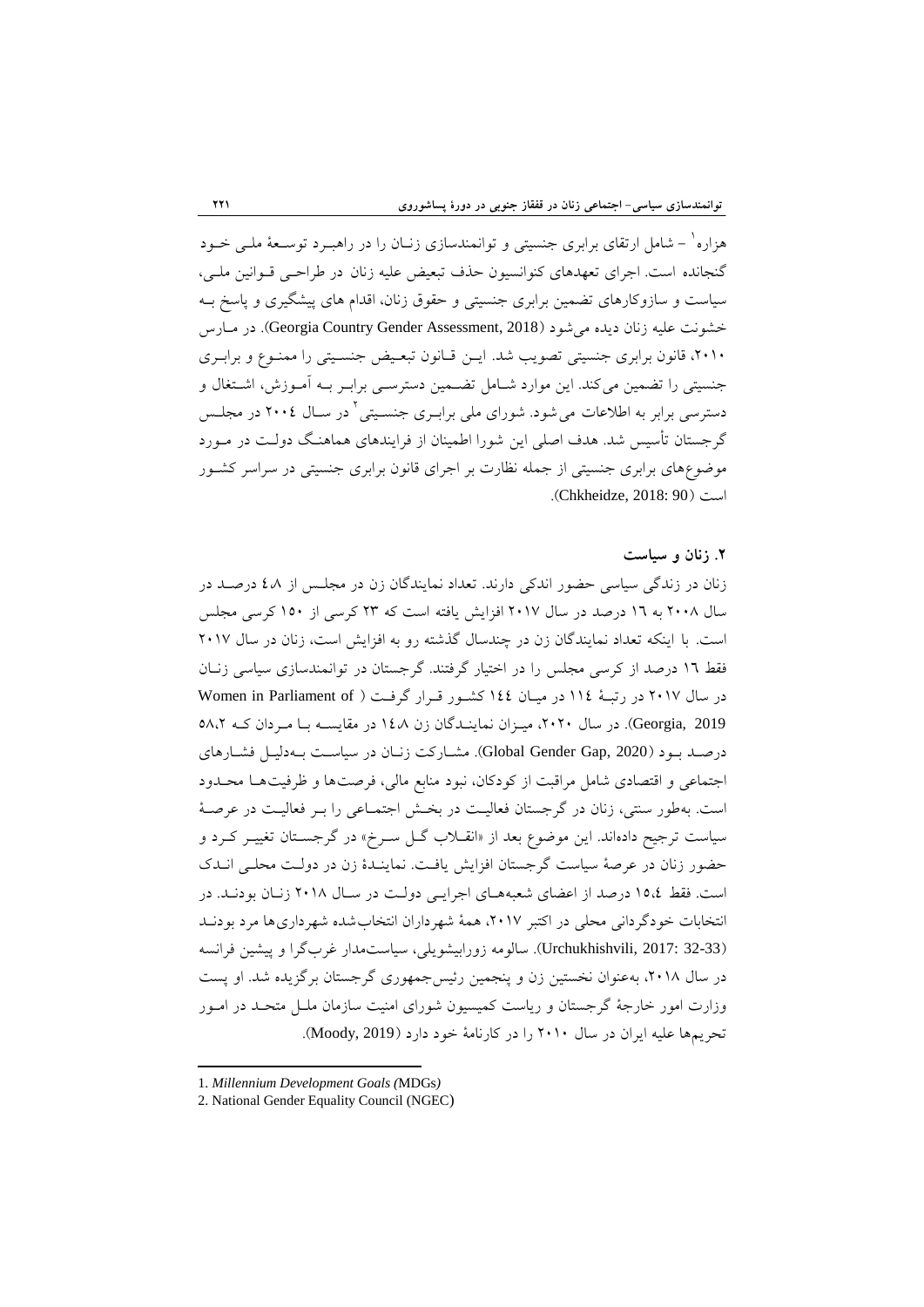# **.2 زنان و آموزش**

برابری در ثبت نـام بـرای پسـران و دختـران در دورهٔ ابتـدایی و متوسـطه وجـود دارد. حــدود یکچهارم پسران و دختران بهویژه کودکان محروم و حاشیهنشین در مدرسه ثبتنام نمـیکننـد. هنجارها و برداشتهای جنسیتی بهشدت در برنامـهٔ درسـی و انتخـاب رشـتهٔ تخصصـی تـأثیر می گذارد. بیش از ٨٠ درصد دانشجویان علوم انسانی زن هستند. در حالی که فقط حـدود ٣٠ درصد از زنان در رشتههای مهندسی و کمتـر از یـک\$چهـارم در رشـتهٔ کشـاورزی مشـغول بـه .(Georgia Country Gender Assessment, 2018).

#### **.1 زنان و اضتغال**

فروپاشی اتحاد شوروی و رونق گرفتن صنعت گرجستان نیاز بـه كـار مـردان را افـزایش داد. از سویی زنان با مشارکت در تجارت و خردهفروشی به سرعت زنان نانآوران خانواده شـده و در بخش كشاورزى فعال شدند. زنان بيشتر به كار غيررسمي و كم درآمد مشغول شدند. ميـانگين اشتغال به میزان ٦٦١. • درصد بود که از این میـزان زنـان ٣،٤٪ درصـد و مـردان ٨٣،٢ درصـد هشغول به كار بودند (Global Gender Gap, 2020). زنان بيشتر در بخشهاى امور اجتماعي، آموزش، بهداشت، و تجارت مشغولند. مانع قانونی برای مالکیت زنان وجود نـدارد. در منـاطق روستایی، مِلک بهطور معمول به نام شوهر ثبت می شود و پسـران آن را بــه ارث مــی برنــد. در هنگام طلاق نیز زنان حقی بر مالکیت این گونه اموال ندارند. زنـان گرجـی در انـواع رسـانههـا فعاليت دارند. امروزه در گرجستان نزديک به ٣٥ شـبکهٔ تلويزيـوني، ٣٤ شـبکهٔ راديـويي و ٨٤ روزنامه یا هفتهنامه فعالیت میکنند. در مؤسسـههـای آمـوزش عـالی ٥٥،٥ درصـد زن و ٤٤،٥ درصد مرد فعاليت دارند (Employment and Unemployment in Georgia, 2019).

در سالهای ٢٠١٢ تا ٢٠١٥، حدود ٤٦ درصد از زنان در مقایسـه بـا ٥٣ درصـد از مـردان شاغل بوِدند. در سال ٢٠١٤، ١٩ درصد از زنان بين ١٥ تا ٣٤ سال و ٣٥ درصد از مردان شاغل بودند (Georgia Country Gender Assessment, 2018). ميـان دسـتمزد زن و مـرد تفـاوت چشمگیری وجود دارد؛ در سال ٢٠١٧، زنان ٦٤ درصد از درآمد را در مقایسه با مـردان كسـب کردند. در سال ٢٠١٥، میانگین حقوق ماهانهٔ زنان در بخش آموزش ٦٥ درصد میانگین حقـوق مردان بود (Damenia, 2017: 6-7).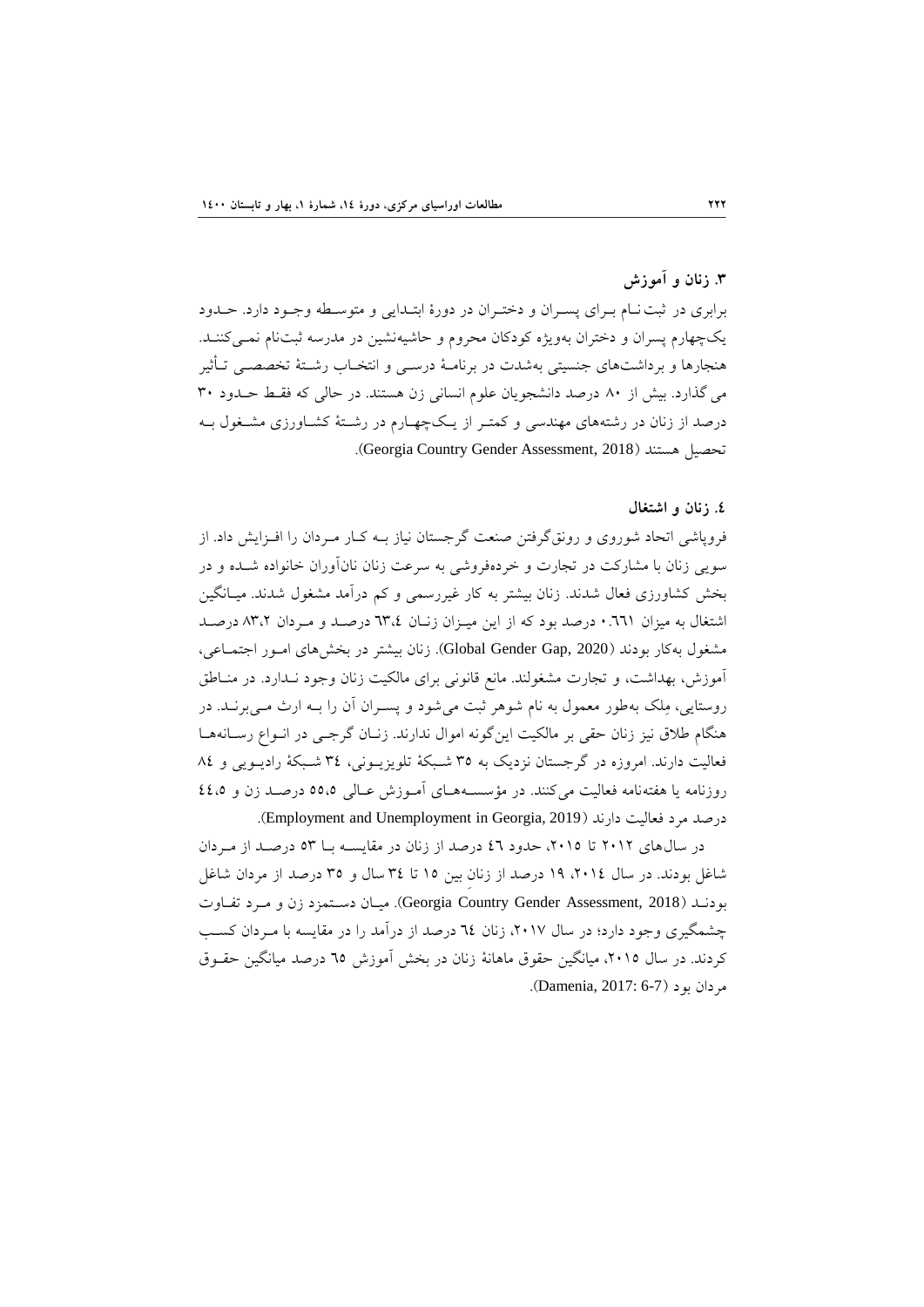### **.2 زنان و سالمت**

مراقبتهای بهداشتی در گرجستان از دولتی به نیمهخصوصی تغییر کرده است. امید به زنــدگی برای زنان و مردان متفاوت است. بیشتر زنان تا بیش از ۸۰ سال، یعنی حدود ۹ سـال بیشــتر از مردان عمر میکنند. سبک زندگی در این نابرابری مؤثر است و ٥٧ درصد از مـردان بالای ١٥ سال دخانیات مصرف میکنند، اما ٦ درصد از زنان دخانیـات مصـرف مـیکننـد ( Profile of 4017 ,Health and Well-Being). گرجستان در كاهش مرگ ومير مادران پيشرفت چشـمگيري داشته است. براساس دادههای بهداشت باروری گرجستان در سال ۲۰۱۰، به صورت تقریبی ۹۸ درصد از زنان باردار دست کم یک معاینه قبل از تولد نوزادشـان دریافت کـردهانـد ( Georgia .)Country Gender Assessment, 2018

| رتبه | كشور                                       |
|------|--------------------------------------------|
| ۹۸   | ارمنستان                                   |
| ۹۶.  | جمهورى أذربايجان                           |
| ٧٤.  | گر جستان                                   |
|      | Source: The Clobel Cender Cap Benert, 2010 |

**جدول.2 رتبهبندي برابري جنسيتی در منطقۀ قفقاز جنوبی )3146(**

.Source: The Global Gender Gap Report, 2019

**مقایسه و تحليل وضعيت توانمندسازي سياسی- اجتماعی زنان در قفقاز جنوبی** براساس دادههای آماری که در بالا برای جمهوری آذربایجان، ارمنستان و گرجستان با توجه بـه معیارهای حقوق سیاسی، آموزش، اشتغال و سلامت بررسی شد، مـیتـوانیم بگــوییم وضــعیت زنان در زمینهٔ حقوق سیاسبی برابـری زنـان و مـردان در قـانون اساسـی ارمنسـتان، جمهـوری آذربایجان و گرجستان تضمین شده است، اما در این کشورها هنوز برابری واقعی وجود ندارد. پدر و مادر نسبت به فرزندان خود حقوق و مسئولیتهای برابر دارند. قـانون اساسـی هـر سـه كشور، برابرى زن و شوهر را در «امور زايمان، پدربودن، پرورش و تربيت فرزنـد و همچنـين دیگر موضوع های خانوادگی» تضمین می کند. همسران همچنین مسئولیت و حقـوق مشـترکی برای ادارهٔ امور مالی خانواده دارند و زنان از نظر انتخاب محـل زنــدگی بایــد برابـر بــا مــردان باشند. همچنین هر یک از همسران حق طلاق دارند. با این حال در جامعه، طـلاق بـرای زنـان ننگ است. گفتمان ملی غالب در درجهٔ اول زنان را مادر و نگهبان سنتهای ملی مـی(دانــد. در حوزهٔ خصوصی، زنان همچنان مسئولیت مراقبت از کودکان و همهٔ کارهای خانـه را بـه عهـده دارند. در هر سه كشور، اصـلاح قــانون در زمينــهٔ انتخابــات، نقطـهٔ عطفــي در زمينــهٔ افــزايش مشاركت سياسي زنان بود. با اصلاح قانون أئينiامهٔ انتخابات، حق رأى براي زنان بــه رســميت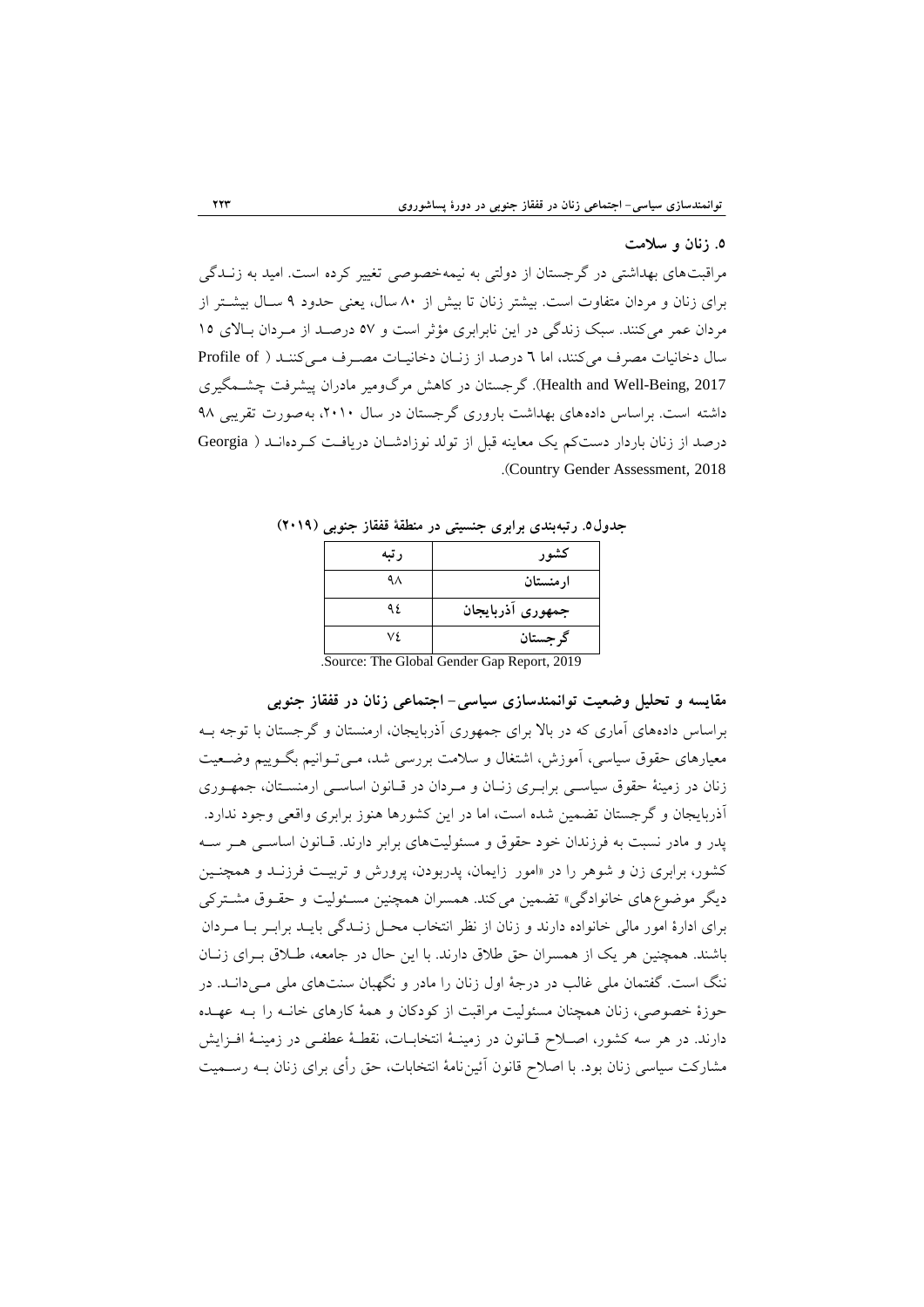شناخته شد. زن و مرد در کسب مقام در هر سه قوهٔ قـانونگـذاري، اجرايـبي و قضـايي حقـوق برابر دارند. با وجود این، عاملهای اجتماعی و عملی گوناگونی وجود دارد که توانـایی واقعـی زنان را در کسب این مقامها محدود میکند. در مقایسه با حضور اندک زنان در دستگاههای دولتی، زنان به عنوان رهبران سازمان های غیردولتی نقش بیشتری دارند. در مجمـوع، مشـارکت زنان در سیاست به دلیل فشارهای اجتماعی و اقتصادی شامل مراقبـت از کودکـان، نبـود منـابع مالی، فرصتها و ظرفیتها محدود است.

در زمینهٔ حقوق برابر آموزش و تحصیل هر سه کشـور بـه نسـبت در یـک سـطح متوسـط ضعیف قرار دارند. در جمهوری أذربایجان سطح سواد بزرگسالان در سـطح اسـتاندارد جهـانـی است و همهٔ شهروندان حق تحصیل رایگان دارند، امـا میـزان تحصـیلات دانشـگاهی محـدود است. در ارمنستان، تعداد زنان در موقعیتهای عالی تحصیلی اندک است و ٦٠ درصد از زنان جامعه باسواد هستند. در گرجستان، هنجارها و برداشتهای جنسیتی در حـق آمـوزش زنـان و مردان تأثير مي گذارد.

در ارمنستان حقوق و فرصتهای برابر اشتغال بـرای زنـان و مـردان در همـهٔ زمینـههـای زندگی عمومی تصویب شد. علاوه بر این، قانون برابری فرصت در همـهٔ بخـش۵حای دولتـی، اشتغال، بهداشت، آموزش و حقوق رأى براي زن و مرد را تضمين مى كند زنان بهعنوان نيروى کار رسمی، کمتر از مردان فعال هستند و دستمزد کمتری نسبت به مردان دریافت مـیکننـد. در جمهوری آذربایجان زنان بیشتر در بخشهای کمدرآمد متمرکز شدهاند. در گرجستان وضـعیت اشتغال زنان نسبت به ارمنستان و جمهوری آذربایجان کمی بهتـر اسـت. زنـان بیشـتر بـه کـار غيررسمي و كم درآمد مشغول شـدند. زنـان بيشـتر در بخـشهـاي امـور اجتمـاعي، آمـوزش، بهداشت و تجارت مشغولند. مانع قانونی برای مالکیت زنان وجود ندارد. زنان گرجی در انــواع رسانهها فعالیت میکنند. در مؤسسههای آموزش عالی زنان تقریباً با مردان برابر هستند. در هــر سه كشور بين دستمزد زن و مرد تفاوت چشمگيري وجود دارد. سهم زنان بسيار كمتر از مردان است.

در مورد شاخص «سلامت» هر سه كشور، پیشرفتهایی در زمینهٔ بهبود بهداشت و افـزایش اميد به زندگي و كاهش مرگ<code>ومير مادران و نوزادان بهوجود آمده است. با ايــن شــرايط، ميــزان</code> تغييرها كند است. ميزان مرگومير مادران و ميزان مرگومير نوزادان بهطور قابل توجهي كاهش یافتـه اسـت. در مجمـوع، جمهـوری آذربایجـان نسـبت بـه ارمنسـتان و گرجسـتان، براسـاس شاخص های بین المللی در مسیر توسعهٔ انسانی پیش می رود. چنین پیشرفتی برای زنان و مردان مثبت است. با این حال، شاخص های اصلی استفاده شده برای مقایسهٔ بین المللی نشان می دهـد كه زنان نسبت به مردان از اين پيشرفت به ميزان كمترى بهرهمند مى شوند.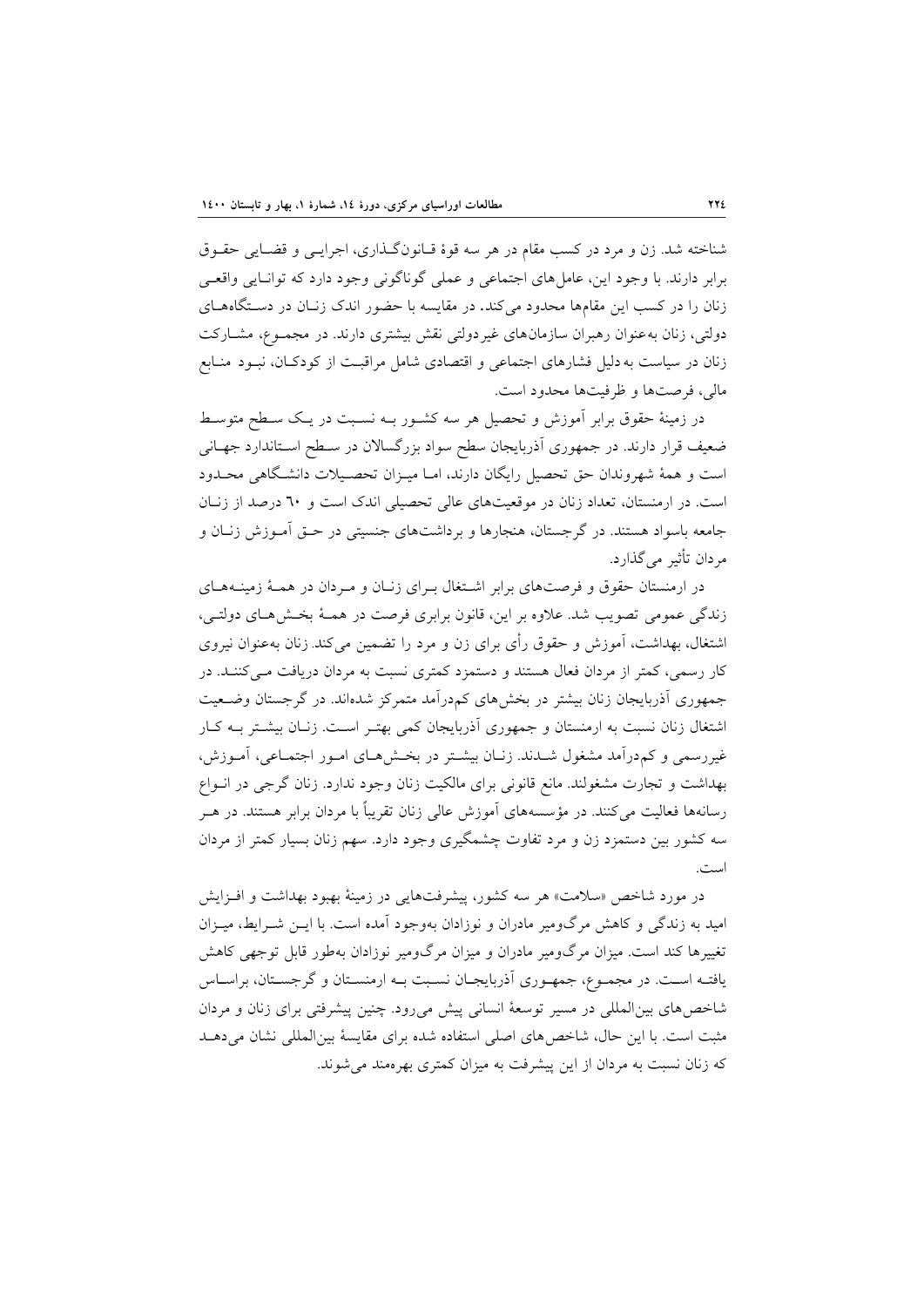**نتيجه** 

در دورهٔ پساشوروی، انتقال از یک حکومت تامگرا به حکومت مردمسـالار و بــازار آزاد ســبب بدترشدن وضعیت زنان در كشورهای قفقاز جنوبی شد. امروز هیچ سیاست ملی برای رسیدگی به وضعيت زنان وجود ندارد. دولت براي تغيير اين وضعيت تلاشي نكرده است، زيـرا برابـري جنسیتی را موضوعی میداند که در زمان اتحاد شوروی برطرف شده است. اگرچــه در قـانون اساسی جمهـوری آذربایجـان، ارمنسـتان و گرجسـتان زن و مـرد برابـر هسـتند، سـازوکارهای محكمي براي تحقق اين مهم در زندگي روزمرهٔ ايــن كشــورها وجــود نــدارد. زنــان در قفقــاز جنوبی در اقتصاد و سیاست فعالیت اندکی دارند. مشارکت زنان در سیاست بهدلیـل فشـارهای اجتماعي و اقتصادي شامل مراقبت از كودكان، نبود منابع مالي، فرصتها و ظرفيتهما محـدود است. در مجموع، در دورهٔ پساشوروی در كشورهای قفقاز جنوبی تا به امروز شـواهد چنـدانی از توسعهٔ مردمسالاری و بهبود وضعیت زنان دیده نمی شـود، بلکـه در بعضـی زمینـههـا ماننـد اشتغال، وضعیت زنان از دوران اتحاد شوروی بدتر شده است. بهبود جایگاه زنان نیازمنـد ارادهٔ سیاسی، منابع مالی، تغییر نگرش نسبت به جایگاه زنان در جامعه، جامعهٔ مـدنی قـوی، احـزاب سياسي فعال و آگاهي دادن به جامعه است. اين مسير هنوز در قفقاز جنوبي تحقق نيافتـه اسـت. در مجموع و براساس آمارهای رسمی، یافتههای این نوشتار نشان می دهد وضعیت زنان در این منطقه از نظر حقوق سیاسی، آموزش، اشتغال و سلامت به اسـتانداردهای بـین المللـی نزدیـک شده است، اما بهطور كامل تحقق نيافته است.

## **References**

Adalian, R. P. (2010), **Historical Dictionary of Armenia**, Scarecrow Press.

- "Annual Report-Armenia" (2016-2017), Available at: https://amnesty.org/ en/countries/europe-and-central-asia/armenia/report-armenia/, (Accessed on: 11/4/2020).
- "Armenia Country Gender Assessment" (2019), **Asian Development Bank**, Available at: https://www.adb.org/documents/armenia-country-genderassessment-2019, http://dx.doi.org/10.22617/TCS190601-2, (Accessed on: 11/4/2020).
- "Armenia Population" (2019), **Worldometers**, Available at: https:// worldometers.info/world-population/armenia-population/, (Accessed on: 20/6/2019).
- "Azerbaijan Country Gender Assessment" (2020), **Asian Development Bank**, Available at: https://www.adb.org/sites/default/files/institutionaldocument/546166/azerbaijan-country-gender-assessment-2019.pdf, (Accessed on: 27/8/2021).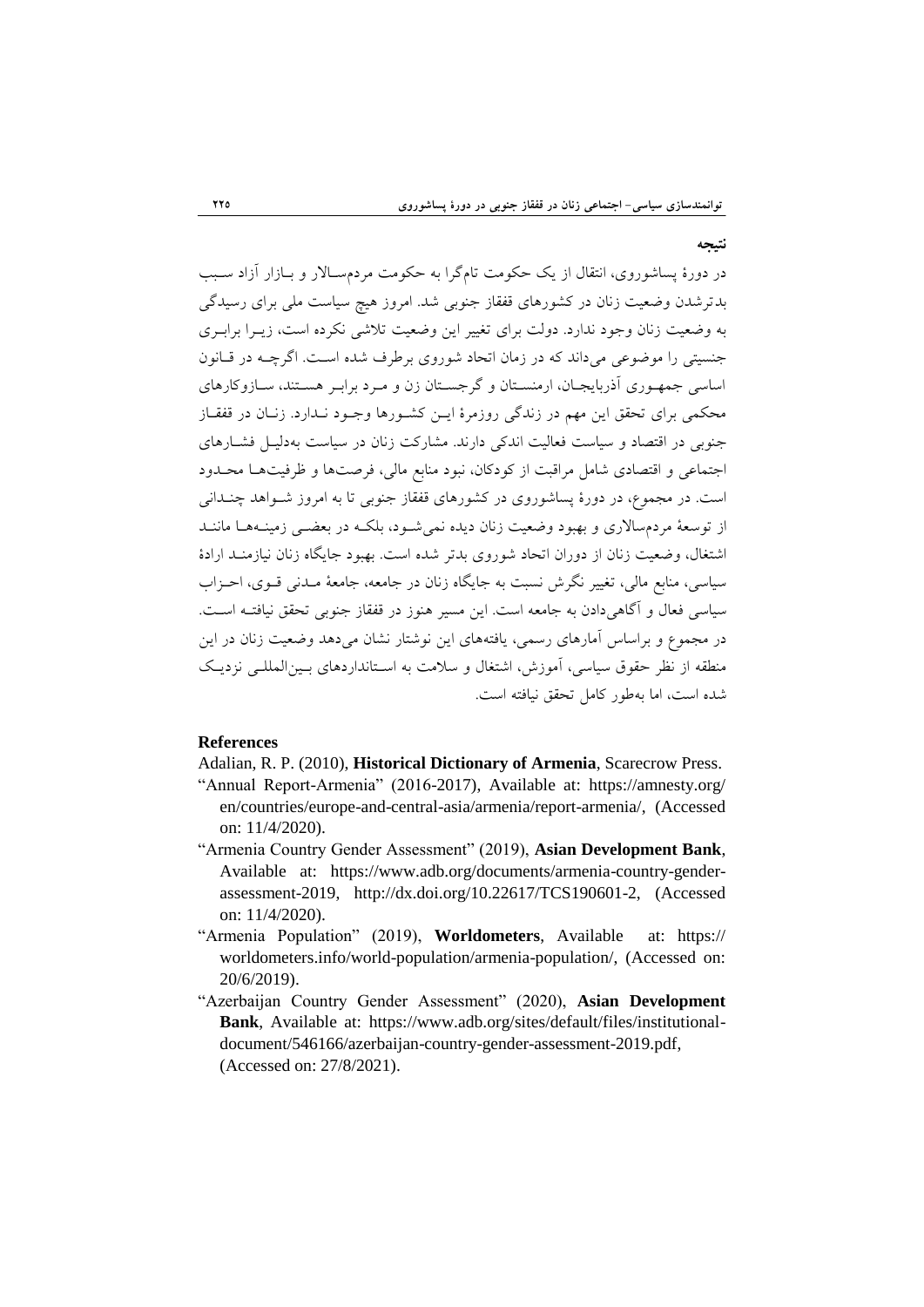- Chkheidze, C. (2018), "Women"s Political Representation in Post-Soviet Georgia", in: M. Barkaia and A. Waterson (eds.), **Gender in Georgia: Feminist Perspectives on Culture, Nation and History in the South Caucasus**, New York: Berghahn Books.
- "Country Reports on Human Rights Practices for 2016 Armenia" (2016), **US Department of State**, Washington, D.C, Available at: https:// state.gov/j/drl/rls/hrrpt/humanrightsreport/#wrapper, (Accessed on: 11/4/2020).
- Damenia, N. (2017), "Women"s Employment Issues in Georgia and Solutions Based on European Experience", Available at: https:// researchgate.net/publication/333506920, (Accessed on: 20/5/2019).
- De Lange, Sarah L. and Liza M. Mügge (2015), "Gender and Right-Wing Populism in the Low Countries: Ideological Variations across Parties and Time, Patterns of Prejudice", Vol. 49, Issue 1-2, pp. 61-80 (doi: 10.1080/0031322X.2015.1014199).
- "Draft Background Note Promoting Gender Equality in Eurasia Better Policies for Women"s Economic Empowerment" (2019), **OECD Eurasia**, Available at: https://www.oecd.org/eurasia-week/Promoting-Gender-Equality-Eurasia-Feb2019.pdf, (Accessed on: 20/6/2019).
- "Employment and Unemployment in Georgia" (2019), **Statistical Office of Georgia**, Available at: https://www.geostat.ge/media/23683/ Employment-and-Unemployment--2018-annual-%28eng%29.pdf, (Accessed on: 12/4/2020).
- "Gender Attitudes in Azerbaijan: Trends and Challenges" (2020), **UNDP**, Available at: http://planipolis.iiep.unesco.org/sites/planipolis/files/ ressources/azerbaijannhdr2019.pdf, (Accessed on: 27/8/2021).
- "Gender, Institutions and Development Database" (2019), **OECD**, Available at: https://oe.cd/ds/GIDDB2019, (Accessed on: 15/5/2019).
- "Georgia Country Gender Assessment" (2018), Available at: https:// adb.org/sites/default/files/institutional-document/479186/georgiacountry-gender-assessment.pdf, (Accessed on: 14/5/2020).
- "Georgia Population" (2020), **Worldometers**, Available at: https://www.worldometers.info/world-population/georgia-population/, (Accessed on: 27/8/2021).
- "Georgia"s Businesses Employ 684,500 People in Q4" (2018), **The National Statistics Office of Georgia (Geostat)**, Available at: http://geostat.ge/ cms/site\_images/\_files/english/business/Results%20of%20activities%20o f%20enterprises%2006.03.2019\_ENG.pdf, (Accessed on: 17/3/2020).
- "Global Gender Gap" (2020), Available at: http://www3.weforum.org/docs/ WEF\_GGGR\_2020.pdf, (Accessed on: 24/8/2021).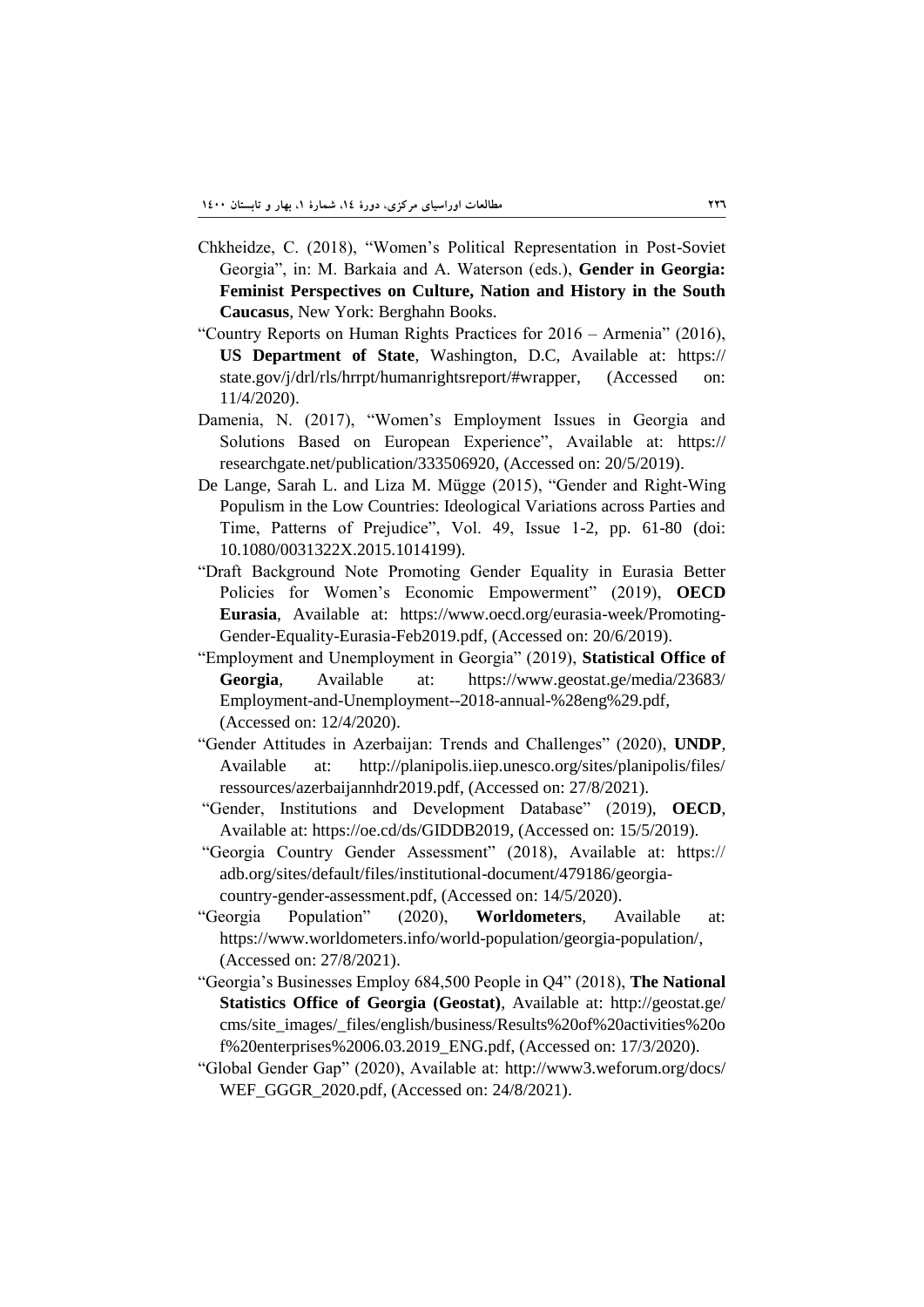- "Global Health Observatory (GHO) Data" (2019), **World Health Organization**, Available at: https://www.who.int/gho/en/, (Accessed on: 1/7/2019).
- Gureyeva, Yuliya Aliyeva (2010), "Policy Attitudes towards Women in Azerbaijan: is Equality Part of the Agenda?", **Caucasus Analytical Digest**, Vol. 2, No. 21, pp. 1-15.
- "Human Development Data 1990-2018" (2018), **UNDP**, Available at: http://hdr.undp.org/en/data, (Accessed on: 1/7/2019).
- "Human Development Reports. Human Development Data" (2020), **UNDP**, Available at: http://hdr.undp.org/sites/default/files/hdr2020.pdf, (Accessed on: 27/8/2021).
- Ishkanian, A. (2003), "Gendered Transitions: the Impact of the Post-Soviet Transition on Women in Central Asia and the Caucasus", **Perspectives on Global Development and Technology**, Vol. 2, No. 3, pp. 476-491.
- Kandiyoti, Deniz (2007), "The Politics of Gender and the Soviet Paradox: Neither Colonized, nor Modern?", **Central Asian Survey**, Vol. 26, No. 4, pp. 601-623 (doi: 10.1080/02634930802018521).
- Khitarishvili, Tamar (2019), "Gender Pay Gaps in the Former Soviet Union: a Review of the Evidence", **Journal of Economic Surveys**, Vol. 33, No. 4, pp. 1257-1284.
- Koolaee, Elaheh and Farzad Kalbali (2014), "Obstacles to the Formation of Civil Society in Russia", **Central Eurasia Studies**, Vol. 7, No. 2, pp. 319-334 [in Persian].
- "Men and Gender Equality in Armenia" (2016), **UNFPA**, Available at: https://armenia.unfpa.org/sites/default/files/pub-pdf/ MEN%20AND%20GENDER%20EQUALITY\_Final\_0.pdf, (Accessed
- Mespoulet, Martine (2006), "Women in Soviet Society", **HAL Id : halshs**-**01160379**, Vol. 1, No. 2, pp. 1-8.
- Mijativic, D. (2019), "Report of the Commissioner Human Rights of the Council of Europe", Available at: https://rm.coe.int/report-on-the-visit-toarmenia-from-16-to-20-september-2018-by-dunja-m/168091f9d5, (Accessed on: 11/4/2020).
- Mohammadi, Zahra and Mahshid Jamali (2015), "Pathology of the Status of Women and Families in Contemporary Russia", **Central Eurasia Studies**, Vol. 8, No. 2, pp. 311-323 (doi: 10.22059/jcep.2015.56854) [in Persian].
- Moody, Clare (2019), "With Salome Zurabishvili, Georgia Leads the Way Again", Available at: https://www.euractiv.com/section/europe-s-east/

on: 12/4/2020).